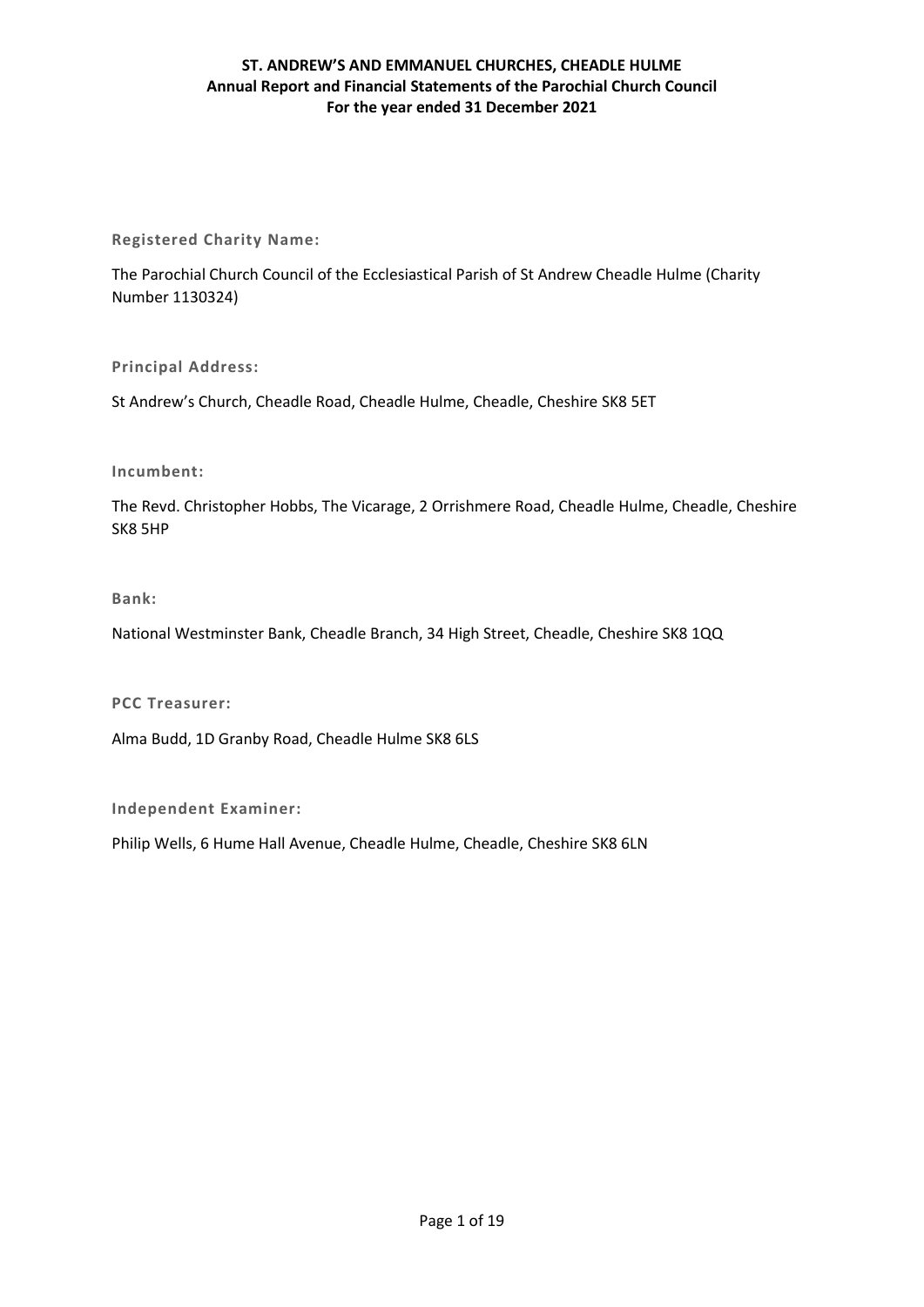## **PCC 2021-2022**

**Ex Officio** Revd Christopher Hobbs (Vicar)

Revd Peter Selby (Curate) Jane Holland (Pastoral Visitor)

Adrienne Staines *Churchwarden* Roger Hand *Deputy Warden* 

Paul Clifford *Churchwarden* Margaret Clerc *Deputy Warden*

## **Deanery Synod (till 2023 APCM)**

Barbara Farrar Arthur Jackson Geoff Cooke Jane Holland

## **Elected Members**

**Till 2022**

 *Emmanuel* Hazel Boustany Lisa Irvine

 *St Andrew's* Sandra Bennett Wendy Kennerley Joan Shaw

## **Till 2023**

*Emmanuel* Jenny Wildsmith Philip Readdy

*St Andrew's* John Bell (Hon Secretary) David Bennett Alma Budd (Hon Treasurer)

### **Till 2024**

 *Emmanuel* Felicity Tucker Diane Turner

 *St Andrew's* Ruth Drury Moira Jackson Helen Price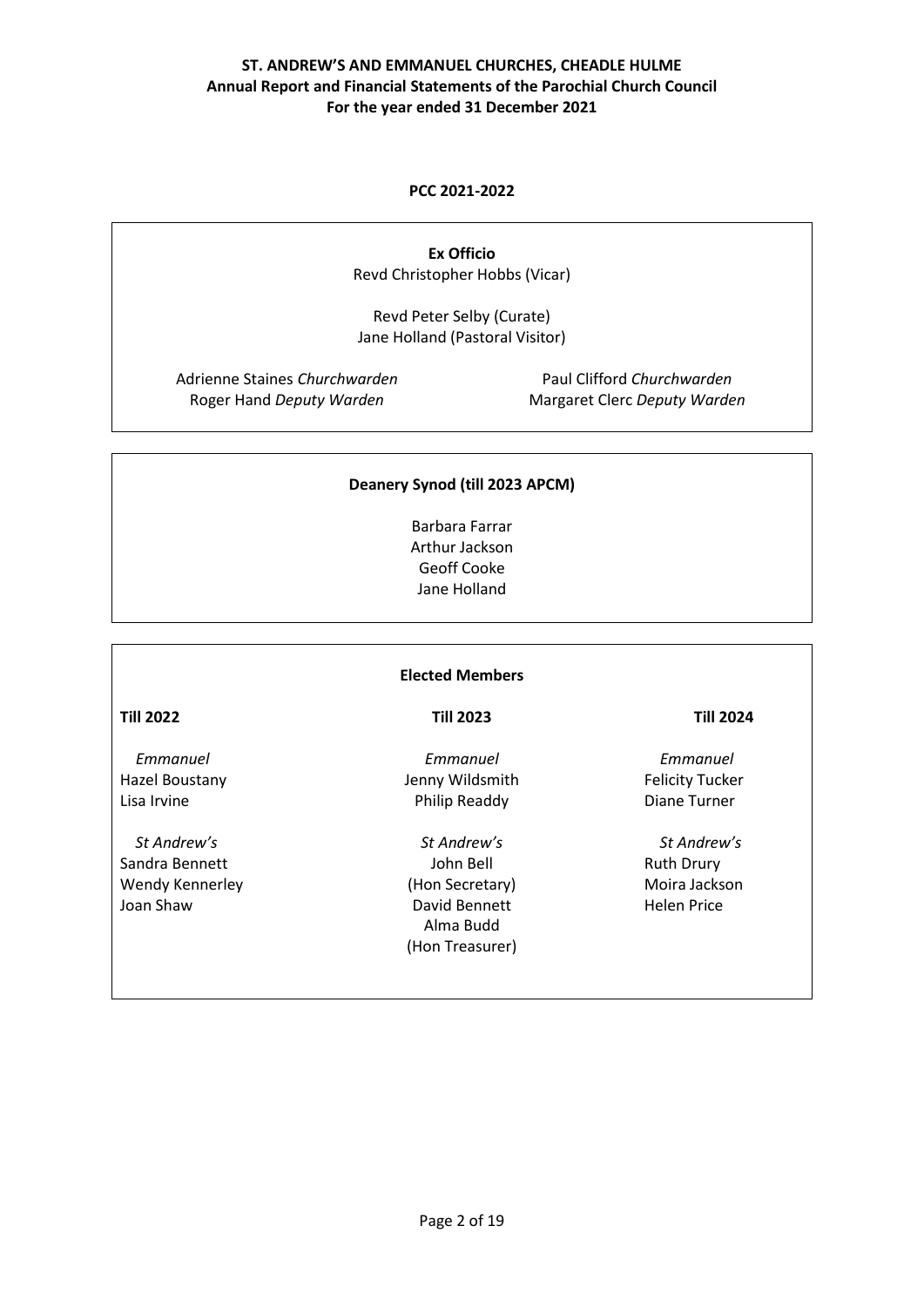# **Annual Report of the PCC for St Andrew's Cheadle Hulme and Emmanuel Cheadle Hulme for the year 2021**

The Parochial Church Council (PCC) of the Parish of St Andrew, Cheadle Hulme presents its reports and financial statements for the year ended 31 December 2021. The Parish is a part of the Church of England, in the Diocese of Chester, located in the Deanery of Cheadle.

The financial statements that are part of this report comply with the current statutory requirements, Church Accounting Regulations and the FRS102 SORP (Statement of Recommended Practice for Accounting and Reporting by Charities) 2016 (as amended by the Bulletin issued in February 2016) published by the Charity Commission in England & Wales, effective January 2016. Note is also made of the recommendations of "The Charities Act 2011 and the PCC" 4<sup>th</sup> edition published by Church House in 2013.

## **STRUCTURE GOVERNANCE AND MANAGEMENT CONSTITUTION**

The Parochial Church Council (PCC) is a corporate body established by the Church of England. The PCC operates under the Parochial Church Council Powers Measure. The PCC was registered as a charity in England & Wales in June 2009 under the name "The Parochial Church Council of the Ecclesiastical Parish of St Andrew, Cheadle Hulme", Charity Number 1130324. The appointment of PCC members is governed by and set out in the Church Representation Rules.

The primary object of the PCC is the promotion of the Gospel of our Lord Jesus Christ according to the doctrines and practices of the Church of England. In particular and under the PCC (Powers) Measure 1956 the PCC is to co-operate with the incumbent, the Reverend Christopher Hobbs, in promoting in the ecclesiastical parish the whole mission of the Church, pastoral, evangelistic, social and ecumenical.

There are a number of committees.

## Standing Committee

This is the only sub-committee required by the Church Representation Rules. It has power to transact the business of the PCC between its meetings, subject to any direction given by the PCC. It did not meet in 2021.

In 2021 four Committees reported to the PCC:

Emmanuel Church Committee, St Andrew's Church Committee, the Social and Outreach Committee and the Finance and Employment Committee. The Sites, Buildings and Technology Committee and the Youth Committee did not meet in 2021.

Emmanuel Church Committee

This committee oversees the work at Emmanuel Church.

St Andrew's Church Committee

This committee oversees the work at St Andrew's Church.

Finance and Employment Committee

This committee monitors special expenditure and considers matters to do with staff employment.

Social and Outreach Committee

This committee organises community activities in the life of the parish.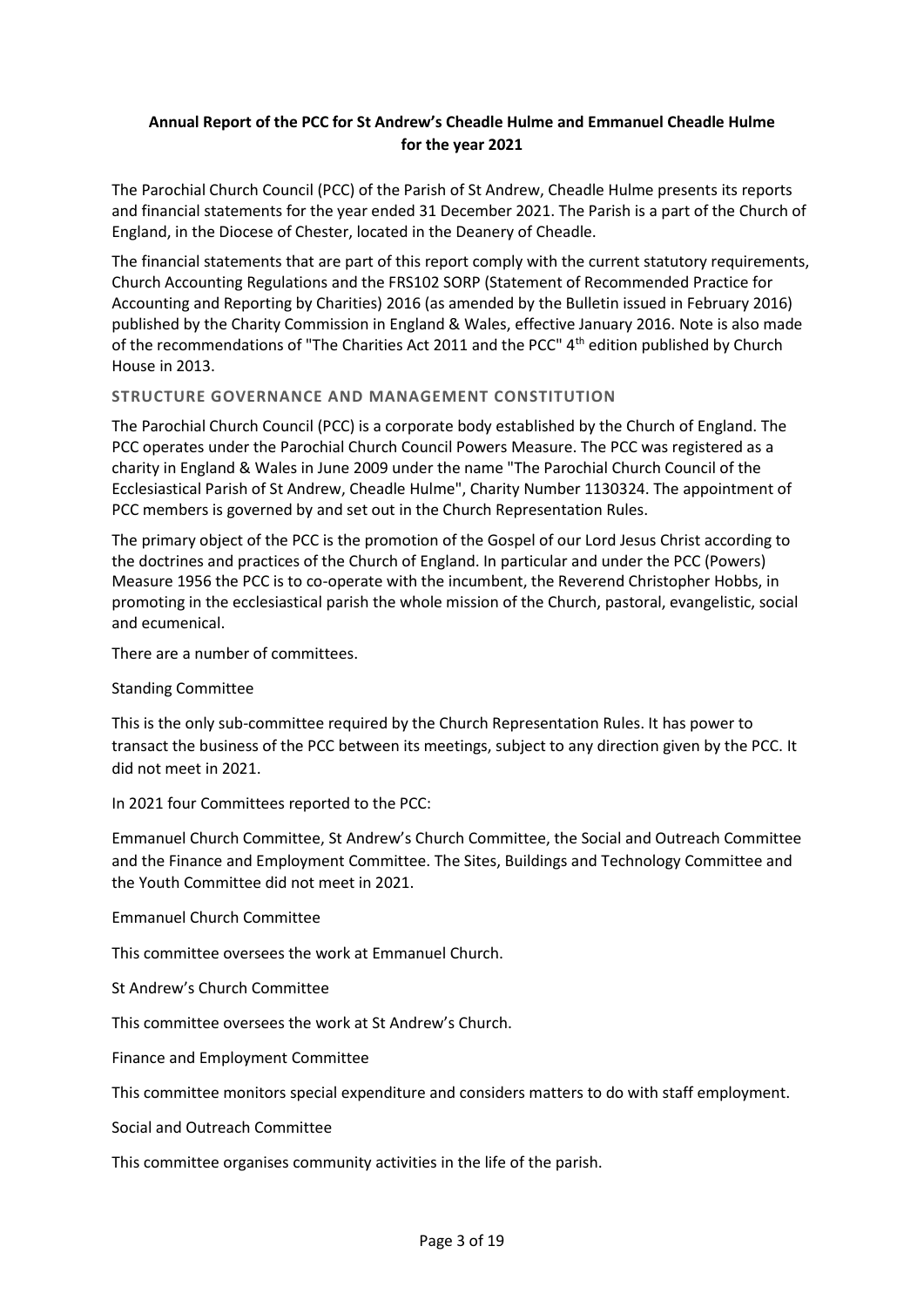## Sites, Buildings and Technology Committee

This committee oversees the general maintenance of the St Andrew's church property, including all meeting rooms and the house at 68 Henley Avenue.

The council has complied with its duty under section 5 of the Safeguarding and Clergy Discipline Measure 2016 to have due regard to House of Bishops' guidance on safeguarding children and vulnerable adults. Lisa Irvine at Emmanuel and Helen Price at St Andrew's were appointed Parish Church Safeguarding Officers.

The PCC met eight times in 2021, the St Andrew's Church Committee met a further seven times and the Emmanuel Committee met a further nine times. One of the meetings was a brief meeting after the Annual Church Meeting to appoint officers of the PCC.

2021 was overshadowed by the continuing Corona Virus pandemic. The churches were able to meet in person on Sundays from the end of February, but we kept evening services, church council meetings and prayer meetings on Zoom.

# **Our church meetings are to give opportunities to the people of our area to worship God and hear God's word, to pray and to have fellowship in Christ together.**

For the first part of the year we live-casted the services from the church buildings. After we resumed meeting publicly, we continued to offer Zoom and You Tube live services at St Andrew's, and You Tube live services at Emmanuel, with the recorded services available afterwards on You Tube. You Tube shows that typically 15-23 look at services afterwards at St Andrew's and 10-15 at Emmanuel. For our in person meetings the numbers are still much lower than pre-pandemic. Average attendance numbers are roughly 60 at St Andrew's and 30 at Emmanuel.

We held our 2021 Annual Meeting in a hybrid way, with some people present in St Andrew's and some present on Zoom.

There was a period when Covid seemed to be diminishing. We had Sorrow services at both churches, to remember together the losses we had been through. There was also a Churches Together in Cheadle Hulme Sorry Service in Oak Meadow.

We celebrated Holy Communion at Easter, Whitsunday and then monthly from September. We continued to wear masks in the churches, observe social distance and open windows when practical. We resumed offering after service refreshments at the churches in the summer, weekly at St Andrew's and for special occasions at Emmanuel.

The church preaching staff remained the same through the year: Christopher Hobbs (vicar), Peter Selby (curate), Peter Budd, Geoff Cooke (Readers) Mike Yates (Emeritus Reader) and with welcome help from Canon Nick Feist (retired). Our Licensed Pastoral Worker Jane Holland led some services at Emmanuel, ran a weekly prayer meeting for Emmanuel and took over co-ordinating activities for children at Emmanuel. We thanked Lisa Irvine for being Children's Co-ordinator at Emmanuel for 36 years.

Our preaching series at the two churches were on Colossians, Nehemiah, Luke 11-15 and 1 Thessalonians. For the passion and Easter we dwelt on the end of Mark and the end of John's gospels, and then considered John 6 and 7 for the Easter period and Whitsunday.

At Emmanuel we celebrated 60 years since the Sunday School was planted that became Emmanuel Church. We held a special Thanksgiving Service with former Minister Phil Burrows preaching.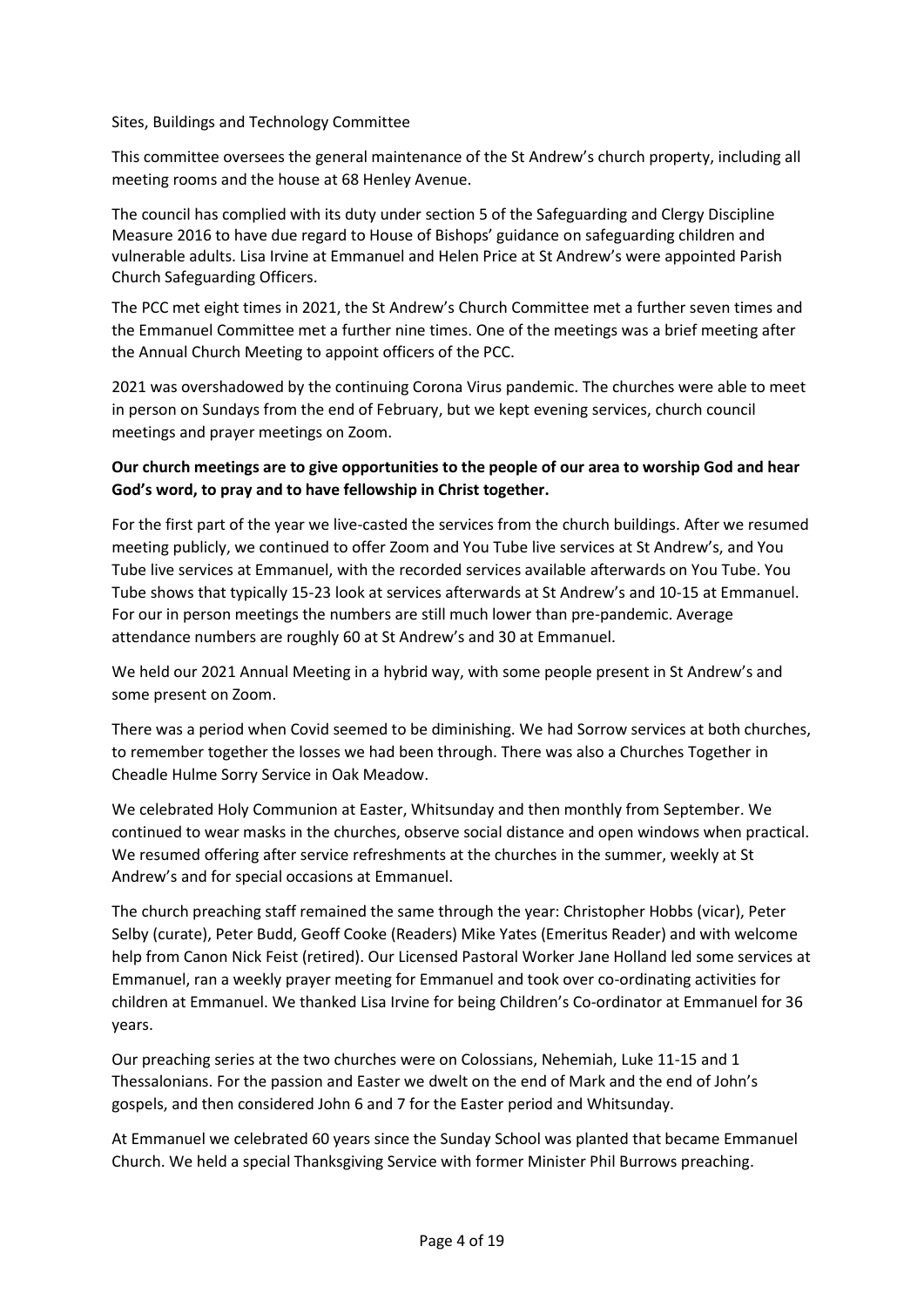Sunday Evening services continued as a zoom meeting for Evening prayer.

We had two evening Café Churches, one with the new Bishop of Chester Mark Tanner, and one with the new Bishop of Stockport Samuel Corley.

House groups looked at Jesus through Old Testament eyes; some of David's psalms and their relevance for daily life; Tenants of the King, which was about caring for the environment; and began looking at church life from 1 Corinthians 1-7.

At St Andrew's a daily prayer meeting continued for some months, and then became twice weekly. At Emmanuel there was a weekly prayer meeting.

## **Paid and Volunteer staff helped us carry out our mission.**

Gill Pennells was on furlough for some of the year, and then resumed on four mornings a week. As well as administering the hall bookings and church life at St Andrew's, Gill prepared and distributed the services for both churches, and sent out regular emails and letters to the congregations.

A Time For God volunteer was able to come from January to July. Gabor Csanady from Hungary delivered a lot of two editions of our Round the Houses leaflets, operated zoom church, helped at Little Rews, and did some grounds work in the church grounds at St Andrew's, including building a simple bbq area behind the brick hut.

At the end of the summer we advertised for a Part Time Associate Minister, especially with Emmanuel in mind; and a part time (20 hours) Children and Families worker, based at St Andrew's. Following short listing we decided not to appoint an Associate Minister for the time being, but employed Fiona Beck as Children and Families worker from the beginning of October.

A staffing sub-group of the PCC was active in drawing up the profile and job description for these posts, and then helped in interviewing.

Fiona's first major project was "Bright Light Fun" on the evening of 31 October. Fiona was able to bring in a good number of St Andrew's people to help, and despite the bad weather, good links were made. Fiona then set about planning and restarting Friday night groups for young people, and making links with parents and schools. Fiona also helps on the teams who run the toddler groups at St Andrew's and at Emmanuel, and prepares teaching and activities for children on Sundays at St Andrew's, though we currently have very few coming.

## **The Churches and the Community**

We were happy to welcome many people into our church grounds for a variety of regular and special events, and hope to build on them in the future. At both churches we helped the community with a parents and toddler group. Little Rews ran throughout the year, initially with many covid protocols and a booking in system. Little Fishes resumed in the autumn and both groups were very popular and served our local community.

Shalom is the St Andrew's group on Saturday afternoons for people who would like some company. It was able to resume in the autumn, when Covid was less prevalent.

We held a Parish Holiday Club for primary school aged children at the end of August with Mark Tomlinson from Primary Focus as our guest leader. Twenty children came on at least one day.

We held an Alpha Course at Emmanuel. We seek to help people in the community understand the Christian faith.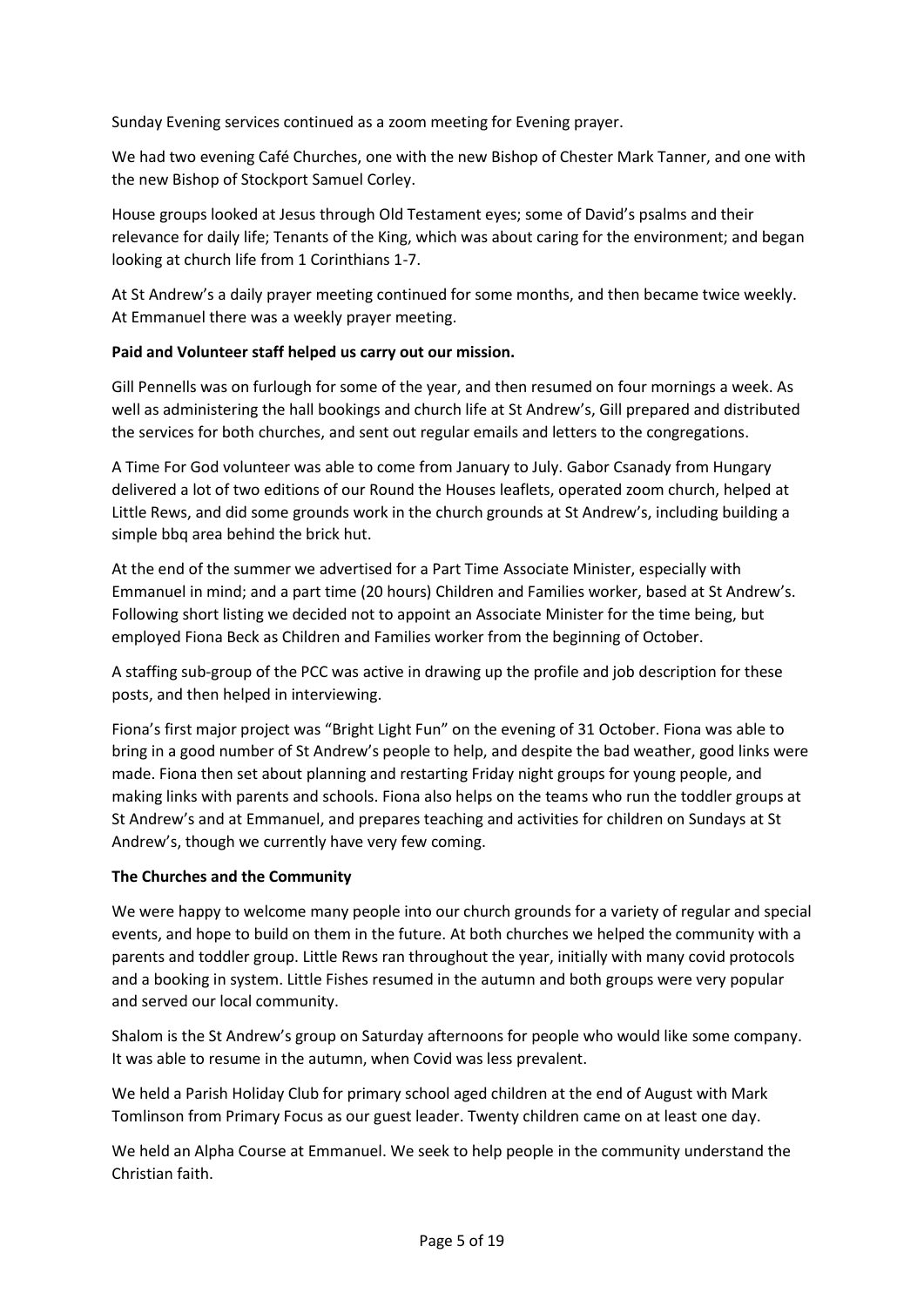Particular highlights for community engagement happened at Emmanuel on Saturday 4 September and Saturday 11 September at St Andrew's. We gave each event a float of £500 from some money the diocese of Chester had given us last year.

At Emmanuel large numbers came to the different stalls, and demonstrations by the local cheerleaders, puppet team, and singing by the music group. A magician went around doing tricks, and a balloon artists made probably a hundred balloon sculptures.

At St Andrew's the local Fire-station gave tours of the fire engine, there were rides on Trevor Kimm's small train, numerous stalls, face painting, craft activities and refreshments. Large numbers of people came, helped by the good weather on both Saturdays. Later that night at St Andrew's there was a quiz, which was also well attended.

The model railway day on 13 November also brought people into the church building, from near and further afield.

A Christmas Craft afternoon for families was held on 27 November at Emmanuel, 23 children and their families attended.

Joan Shaw organised a Wreath Making event on Friday 3 December, which was a good opportunity for people to invite friends, and also to meet Fiona Beck who gave a short address at it.

Josh Baxter masterminded a Christmas Light Trail in St Andrew's on Saturday 4 December. This involved many members of the church sharing their own lights or Christmas trees or similar Christmas objects. Children and families came and spent time over refreshments and games.

## **Life Events**

We were happy to have a wedding and also a baptism at Emmanuel during 2021.

Amongst the deaths of congregation members in 2021 were Linda Bowerman, Beulah Bowler, Stan Lawson, Millie Stott, John Taylor and Alan Isherwood at St Andrew's and Irene Darton and Pat Lee at Emmanuel.

## **World wide Care**

We consider the spread of the gospel world wide as part of our mission, not just the work in our own parish. At both churches we had a presentation about Festival Manchester to be held in July 2022 and the PCC gave £1000 towards its costs.

At St Andrew's £2800 was raised for our missionaries by a special March in March for mission, organised by Ruth Drury. People gave money, or asked people to sponsor them, and tallies were kept of how many steps. This increased knowledge of those nine different missionaries or missions.

In addition we held special Harvest collections for Barnabus and Chelwood Food Bank at St Andrew's and Well spring in Stockport at Emmanuel. This Christmas St Andrew's again distributed hampers to people in the community, twenty in total. On Christmas Day we raised money for disabled children in Uganda at Emmanuel and for Tear Fund at St Andrew's.

At Emmanuel new CMS missionaries were adopted (replacing Andy and Rose Roberts who had returned to the UK), John and Kati Walsh. It was good to meet John in person one Sunday morning in October. They will soon be going out to Brazil.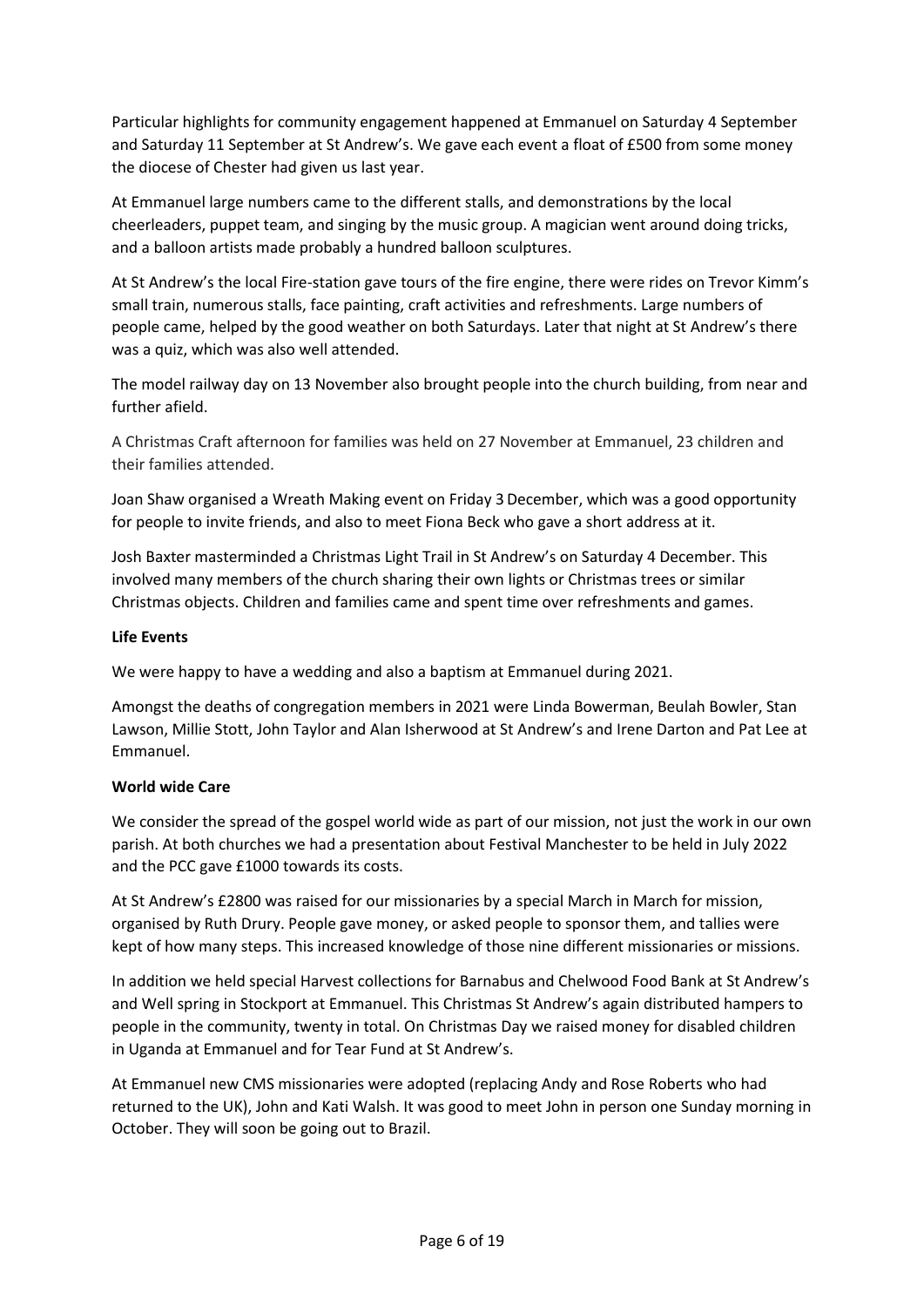We were sad when one of our St Andrew's mission partners who had been part of St Andrew's for many years, Marie South, moved down south to be near to her parents, though we continue to support her in prayer and financially.

## **Use of our buildings**

Special donations at Emmanuel paid for a complete redecoration of the inside of the church building, and some new book cases. Frank and Felicity Tucker organised a number of work parties on the grounds, and Roger Hand kept up regular maintenance. Despite the pandemic a number of different community groups hired rooms in the church centre. We are grateful to the volunteers who put the rubbish bins out and back. During the summer we had a rough sleeper for a little while.

At St Andrew's we started to think about how we might reduce our "carbon footprint" and replaced with LEDs the fluorescent lights in the church main hall, toilets, kitchen and coffee lounge. Stockport Symphony Orchestra needed a new place to rehearse on a temporary basis, and we allowed them to use the church building. The University of the Third Age resumed in November, and a baby group and a Pilates group started using the hall.

The South Manchester Keswick (also known as Deeper) used St Andrew's in the spring and the autumn, with Jonathan Dawson from Ford's Lane Church speaking in the spring and Nigel Atkinson from St John's Knutsford in the autumn.

In St Andrew's, at Christmas we were happy to welcome Cheadle Hulme Primary School for a Key Stage Two concert, and Bradshaw Hall School choirs for their performance (which would normally have been in Stockport). Oak Tree Primary School were not able to come this year. We make no charge for these sort of community events from the parish.

## **Finances**

This year we were very thankful for some one-off donations, two in memory of family members who had died, Olga Hayward and John Taylor, and one for the LED lighting improvements to the hall. These more than compensated for reduced giving through collections, and along with a slightly increased income from lettings helped our income to increase overall. Meanwhile our expenditure was significantly lower than in 2020, due partly to the inclusion in 2020 of costs for the new sound system at St Andrew's and partly to the fact that we had only one salaried minister, and have paid off our unpaid Parish Share. As a result income exceeded expenditure in both churches, especially in Emmanuel.

Looking forward we are very aware that this positive financial result is based on the lack of a second salaried minister, and on the income we are therefore able to generate by letting out the associated house. We are also aware of the wider pressures on individuals' finances at this time, but are nevertheless keen to boost regular income so that developments in the ministry of the parish are not constrained by financial concerns.

Adopted by the Parochial Church Council on 23rd March 2022 and signed on its behalf by:

*Christopher Hobbs Paul Clifford*

Vicar Churchwarden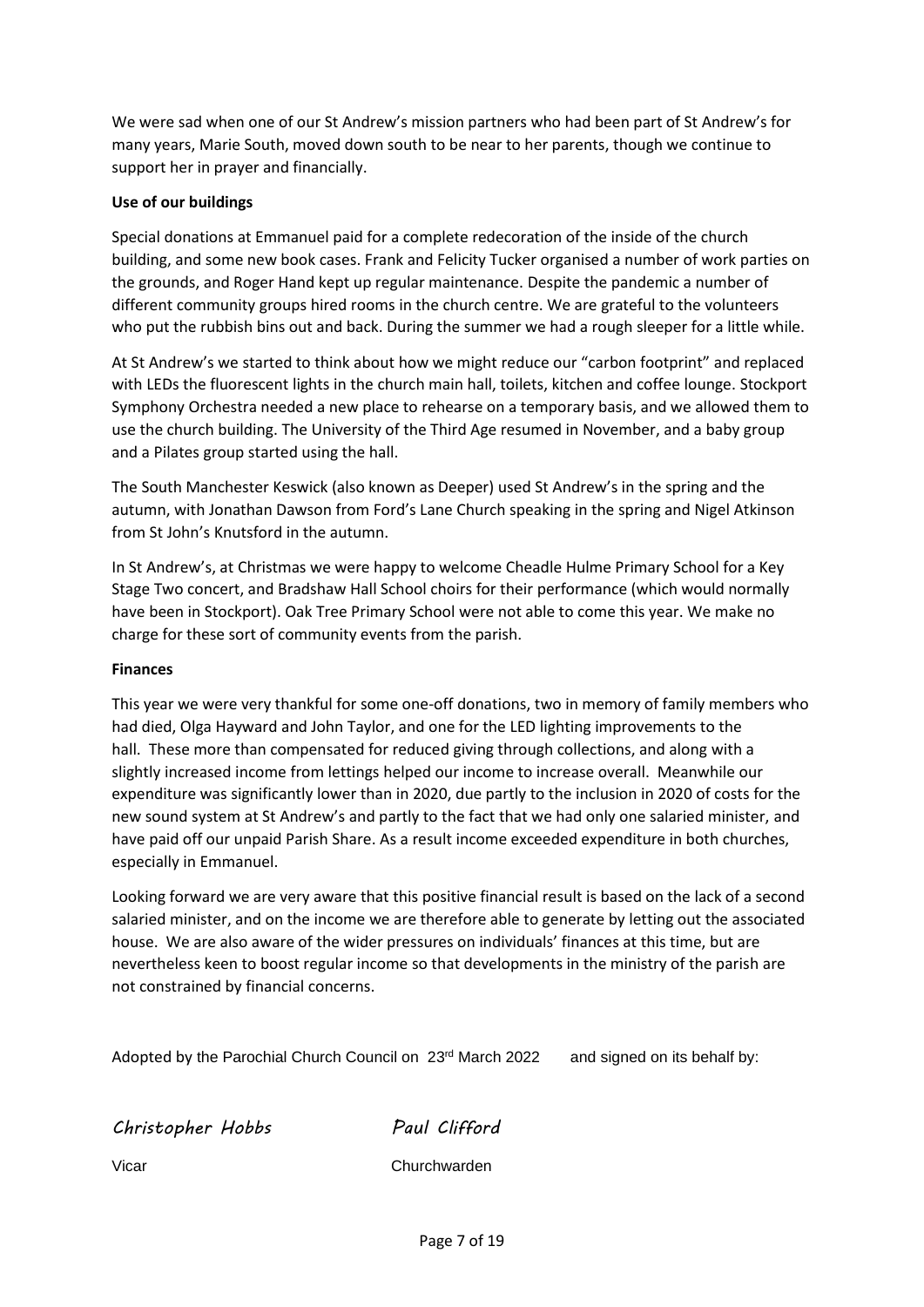## **STATEMENT OF FINANCIAL ACTIVITIES**

|                                                  |             | <b>St Andrews</b>   |                   | <b>Emmanuel</b>     |                   | <b>Total</b> | <b>Total</b> |
|--------------------------------------------------|-------------|---------------------|-------------------|---------------------|-------------------|--------------|--------------|
|                                                  |             | 2021                |                   | 2021                |                   | 2021         | 2020         |
|                                                  |             | <b>Unrestricted</b> | <b>Restricted</b> | <b>Unrestricted</b> | <b>Restricted</b> |              |              |
|                                                  |             | £                   | £                 | £                   | £                 | £            | £            |
|                                                  | <b>Note</b> |                     |                   |                     |                   |              |              |
| <b>INCOMING RESOURCES</b>                        |             |                     |                   |                     |                   |              |              |
| <b>Voluntary income</b>                          | 2a          | 96,255              | 3,587             | 42,830              | 3,495             | 146,167      | 142,027      |
| <b>Activities for generating funds</b>           | 2b          | 32,161              | 0                 | 7,382               | 0                 | 39,543       | 31,094       |
| <b>Investment income</b>                         | 2c          | 146                 | 0                 | $\mathbf{2}$        | 0                 | 148          | 885          |
| Incoming resources from charitable<br>activities | 2d          | 1,644               | 0                 | 91                  | 0                 | 1,735        | 1,179        |
| <b>TOTAL INCOMING RESOURCES</b>                  |             | 130,206             | 3,587             | 50,305              | 3,495             | 187,593      | 175,185      |
| <b>RESOURCES EXPENDED</b>                        |             |                     |                   |                     |                   |              |              |
| <b>Fund-raising trading</b>                      | 3a          | 243                 | 0                 | $\mathbf 0$         | 0                 | 243          | 139          |
| <b>Charitable activities</b>                     | 3b          | 116,098             | 5,213             | 19,518              | 3,495             | 144,324      | 196,721      |
| <b>TOTAL RESOURCES EXPENDED</b>                  |             | 116,341             | 5,213             | 19,518              | 3,495             | 144,567      | 196,860      |
| <b>NET CHANGE IN RESOURCES</b>                   |             | 13,865              | $-1,626$          | 30,787              | 0                 | 43,026       | $-21,675$    |
| <b>NET MOVEMENT IN FUNDS</b>                     |             | 13,865              | $-1,626$          | 30,787              | 0                 | 43,026       | $-21,675$    |
| <b>BALANCES B/FWD 1 JANUARY</b>                  |             | 695,340             | 24,422            | 8,810               | 11,533            | 740,105      | 379,671      |
| <b>Property Valuation</b>                        |             | 0                   | 0                 | 0                   | 0                 | 0            | 382,109      |
| <b>BALANCES C/FWD 31 DECEMBER</b>                |             | 709,205             | 22,796            | 39,597              | 11,533            | 783,131      | 740,105      |

Notes 1 to 12 on pages 11 to 18 form part of these accounts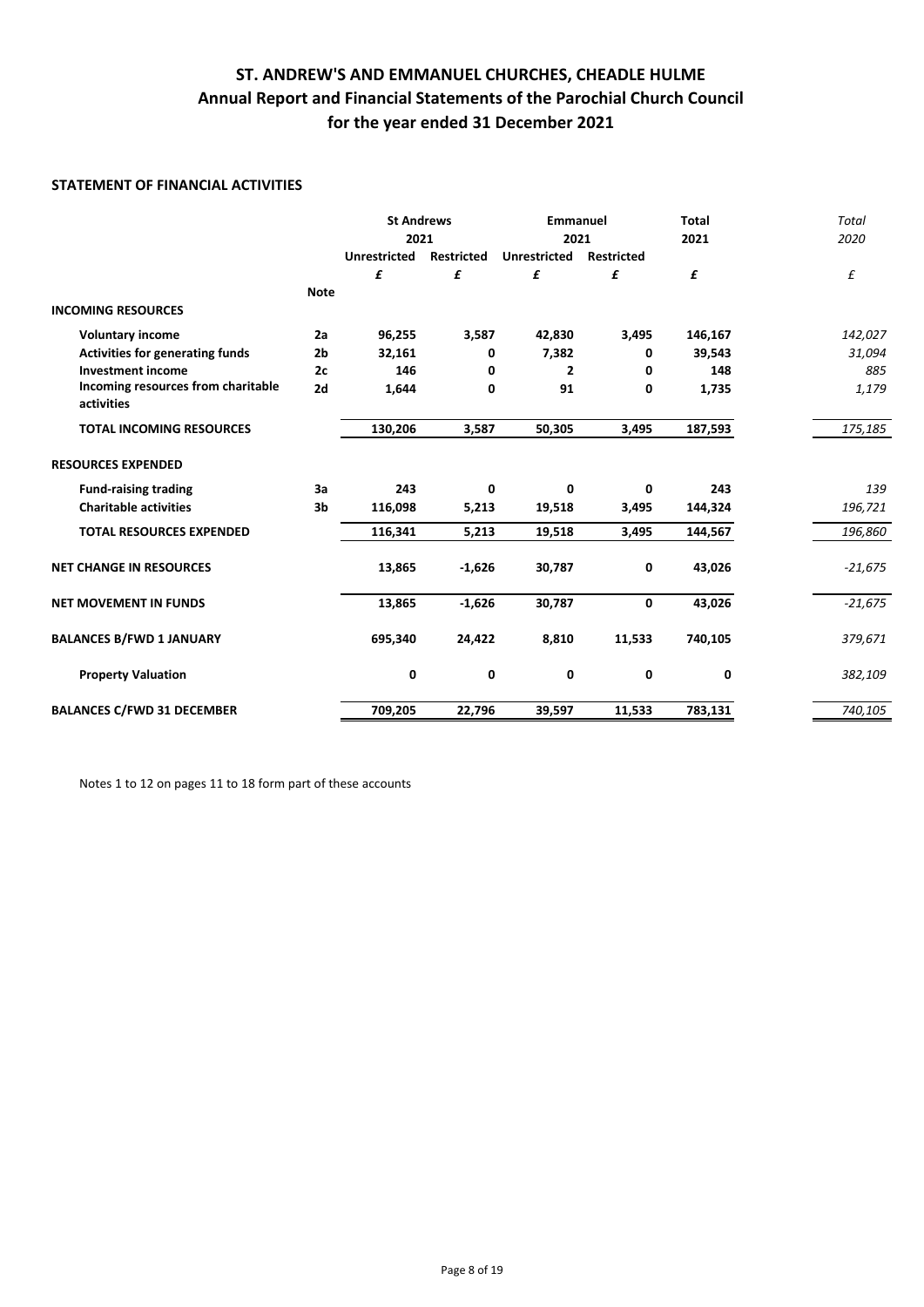## *STATEMENT OF FINANCIAL ACTIVITIES - COMPARATIVE FIGURES FOR PREVIOUS YEAR*

|                                          |                | <b>St Andrews</b><br>2020 |            | Emmanuel<br>2020 |            | <b>Total</b><br>2020 | <b>Total</b><br>2019 |
|------------------------------------------|----------------|---------------------------|------------|------------------|------------|----------------------|----------------------|
|                                          |                | <b>Unrestricted</b>       | Restricted | Unrestricted     | Restricted |                      |                      |
|                                          |                | £                         | £          | £                | £          | £                    | £                    |
| <b>INCOMING RESOURCES</b>                | <b>Note</b>    |                           |            |                  |            |                      |                      |
| Voluntary income                         | 2a             | 94,321                    | 2,292      | 41,936           | 3,478      | 142,027              | 179,237              |
| Activities for generating funds          | 2b             | 25,984                    | 0          | 5,110            | 0          | 31,094               | 43,123               |
| Investment income                        | 2c             | 870                       | 0          | 5                | 10         | 885                  | 160                  |
| Incoming resources from charitable       | 2d             | 906                       | 0          | 273              | 0          | 1,179                |                      |
| activities                               |                |                           |            |                  |            |                      | 2,253                |
| TOTAL INCOMING RESOURCES                 |                | 122,081                   | 2,292      | 47,324           | 3,488      | 175,185              | 224,773              |
| <b>RESOURCES EXPENDED</b>                |                |                           |            |                  |            |                      |                      |
| Fund-raising trading                     | За             | 139                       | 0          | 0                | 0          | 139                  | 2,140                |
| Charitable activities                    | 3 <sub>b</sub> | 144,081                   | 0          | 49,162           | 3,478      | 196,721              | 220,172              |
| TOTAL RESOURCES EXPENDED                 |                | 144,220                   | 0          | 49,162           | 3,478      | 196,860              | 222,312              |
| <b>NET CHANGE IN RESOURCES</b>           |                | $-22,139$                 | 2,292      | $-1,838$         | 10         | $-21,675$            | 2,461                |
| <b>NET MOVEMENT IN FUNDS</b>             |                | $-22,139$                 | 2,292      | $-1,838$         | 10         | $-21,675$            | 2,461                |
| <b>BALANCES B/FWD 1 JANUARY</b>          |                | 335,370                   | 22,130     | 10,648           | 11,523     | 379,671              | 377,210              |
| Property valuation                       |                | 382,109                   | 0          | 0                | 0          | 382,109              | 0                    |
| Transfer of Restricted funds in the year | 7a             | 0                         | 0          | 0                | 0          | 0                    | 0                    |
| <b>BALANCES C/FWD 31 DECEMBER</b>        |                | 695,340                   | 24,422     | 8,810            | 11,533     | 740,105              | 379,671              |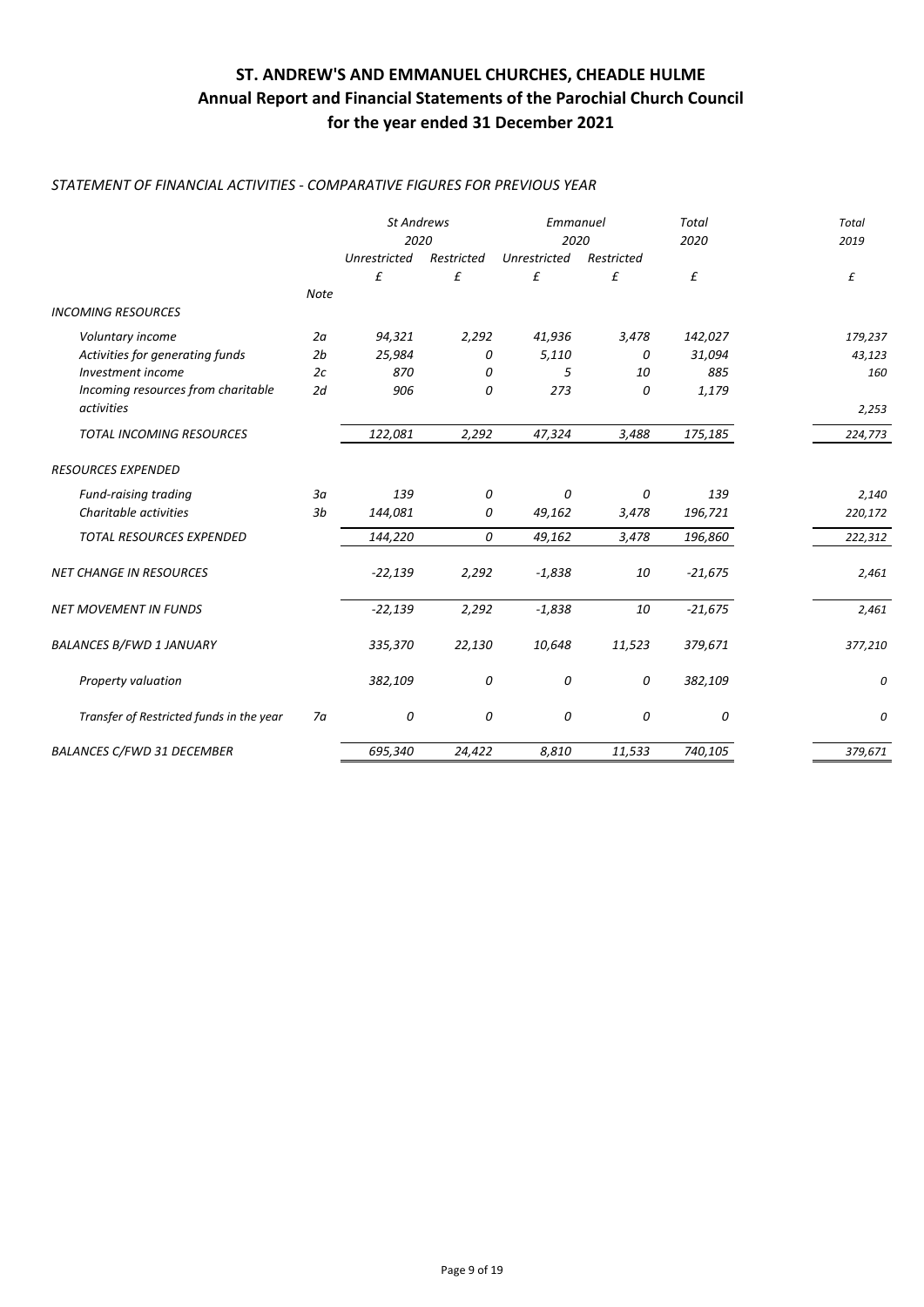## **BALANCE SHEET**

|                                             |                | <b>St Andrews</b><br>2021<br>£ | Emmanuel<br>2021<br>£ | <b>Total</b><br>2021<br>£ | <b>St Andrews</b><br>2020<br>£ | Emmanuel<br>2020 | <b>Total</b><br>2020<br>£ |
|---------------------------------------------|----------------|--------------------------------|-----------------------|---------------------------|--------------------------------|------------------|---------------------------|
|                                             | <b>Note</b>    |                                |                       |                           |                                |                  |                           |
| <b>TANGIBLE FIXED ASSETS</b>                | 4              | 619,669                        | 0                     | 619,669                   | 622,354                        | 0                | 622,354                   |
| <b>CURRENT ASSETS</b>                       | 5              |                                |                       |                           |                                |                  |                           |
| <b>Debtors</b>                              | 5a             | 4,296                          | 12,955                | 17,251                    | 4,414                          | 11,262           | 15,676                    |
| Short term deposits                         | 5b             | 58,891                         | 0                     | 58,891                    | 59,339                         | 0                | 59,339                    |
| Cash at bank and in hand                    | 5c             | 53,667                         | 42,217                | 95,884                    | 36,099                         | 12,957           | 49,056                    |
|                                             |                | 116,854                        | 55,172                | 172,026                   | 99,852                         | 24,219           | 124,071                   |
| less LIABILITIES                            | 6              |                                |                       |                           |                                |                  |                           |
| Creditors - amounts falling due in one year |                | 4,522                          | 4,042                 | 8,564                     | 2,444                          | 3,876            | 6,320                     |
| NET CURRENT ASSETS                          |                | 112,332                        | 51,130                | 163,462                   | 97,408                         | 20,343           | 117,751                   |
| <b>TOTAL NET ASSETS</b>                     |                | 732,001                        | 51,130                | 783,131                   | 719,762                        | 20,343           | 740,105                   |
|                                             |                |                                |                       |                           |                                |                  |                           |
| <b>PARISH FUNDS</b>                         | $\overline{7}$ |                                |                       |                           |                                |                  |                           |
| Restricted                                  |                | 22,796                         | 11,533                | 34,329                    | 24,422                         | 11,533           | 35,955                    |
| Unrestricted                                |                | 709,205                        | 39,597                | 748,802                   | 695,340                        | 8,810            | 704,150                   |
|                                             |                | 732,001                        | 51,130                | 783,131                   | 719,762                        | 20,343           | 740,105                   |

**Approved by the Parochial Church Council on 23rd March 2022 and signed on its behalf by:**

Christopher Hobbs - Vicar *Christopher Hobbs*

Paul Clifford - Churchwarden *Paul Clifford*

Notes 1 to 12 on pages 11 to 18 form part of these accounts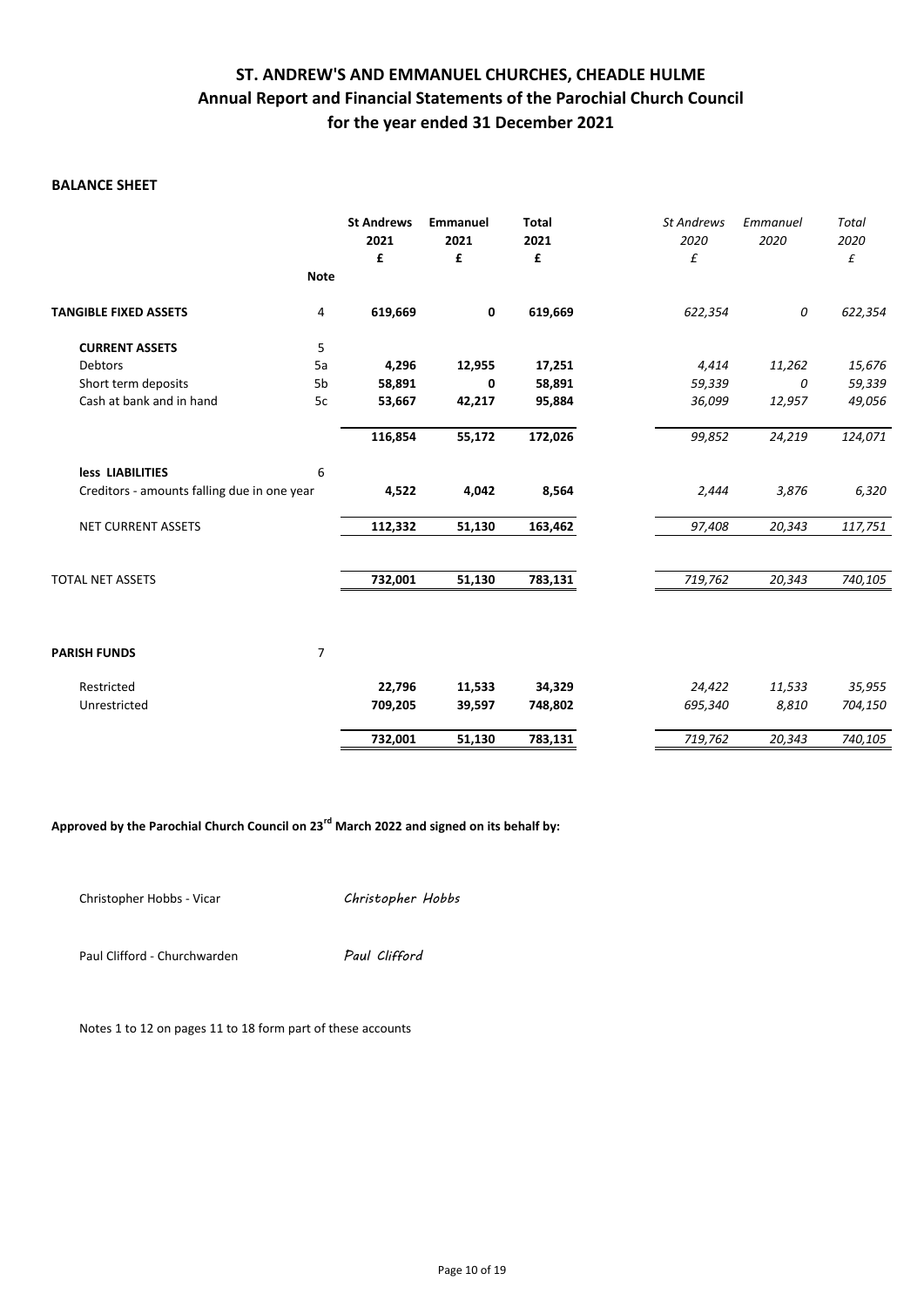### **NOTES TO THE FINANCIAL STATEMENTS**

#### **1 ACCOUNTING POLICIES**

#### **Basis of preparation**

The PCC is a public benefit entity within the meaning of FRS102. The financial statements have been prepared under the Charities Act 2011 and in accordance with the Church Accounting Regulations 2006 governing the individual accounts of PCCs, and with the Regulations' "true and fair view" provisions, together with FRS102 (2016) as the applicable accounting standards and the 2016 version of the Statement of Recommended Practice, Accounting and Reporting by Charities (SORP(FRS102)).

The financial statements have been prepared under the historical cost convention except for the valuation of investment assets, which are shown at fair value.

The accounts include all transactions, assets and liabilities for which the PCC is responsible in law. They do not include t he accounts of church groups that owe their main affiliation to another body nor those that are informal gatherings of church members.

#### **Funds**

General Funds represent the funds of the PCC that are not subject to any restrictions regarding their use and are available f or application on the general purposes of the PCC.

Funds designated for a particular purpose by the PCC are also unrestricted.

Restricted Funds are donations received with restrictions as to their use.

#### **Incoming Resources**

*Voluntary Income and Capital Sources*

Collections and giving are recognised when received by or on behalf of the PCC.

Planned giving received under Gift Aid is recognised only when received.

Income tax recoverable on Gift Aid donations is recognised when the income is recognised.

Grants and legacies to the PCC are accounted for as soon as the PCC is notified of its legal entitlement and the amount due is quantifiable and its ultimate receipt by the PCC is reasonably certain.

Vouchers received from other charitable intermediaries are accounted for when received, not when funds are remitted.

*Income from Events & Activities*

Funds raised by special events are accounted for gross. All income from events and activities is recognised when due.

*Income from Investments*

Dividends and interest are accounted for when receivable. Tax recoverable on such income is recognised in the same accountin g year.

#### **Resources Expended**

*Grants*

Grants and donations are accounted for when paid over, or when awarded, if that award creates a binding obligation on the PCC .

*Activities directly relating to the work of the church*

The diocesan parish share is accounted for when payable.

#### **Fixed Assets**

Consecrated and beneficed property is excluded from the accounts by section 96(2)(a) of the Charities Act 1993.

All expenditure incurred in the year on consecrated or benefice buildings and moveable church furnishings, whether maintenanc e or improvement, is written off as expenditure in the Statement of Financial Activities.

*Other fixtures, fittings and office equipment*

Equipment & Furniture used within the church premises is depreciated on a straight line basis over 20 years. Office & Electronic Equipment used within the church premises is depreciated on a straight line basis over 5 years. Individual fixed assets with a purchase price of £1,000 or less are not capitalised.

#### *Current Assets*

Amounts owing to the PCC at 31 December in respect of fees, rents or other income are shown as debtors less provision for amo unts that may prove uncollectable.

Short term deposits are the amount of cash held on deposit at Building Societies and banks.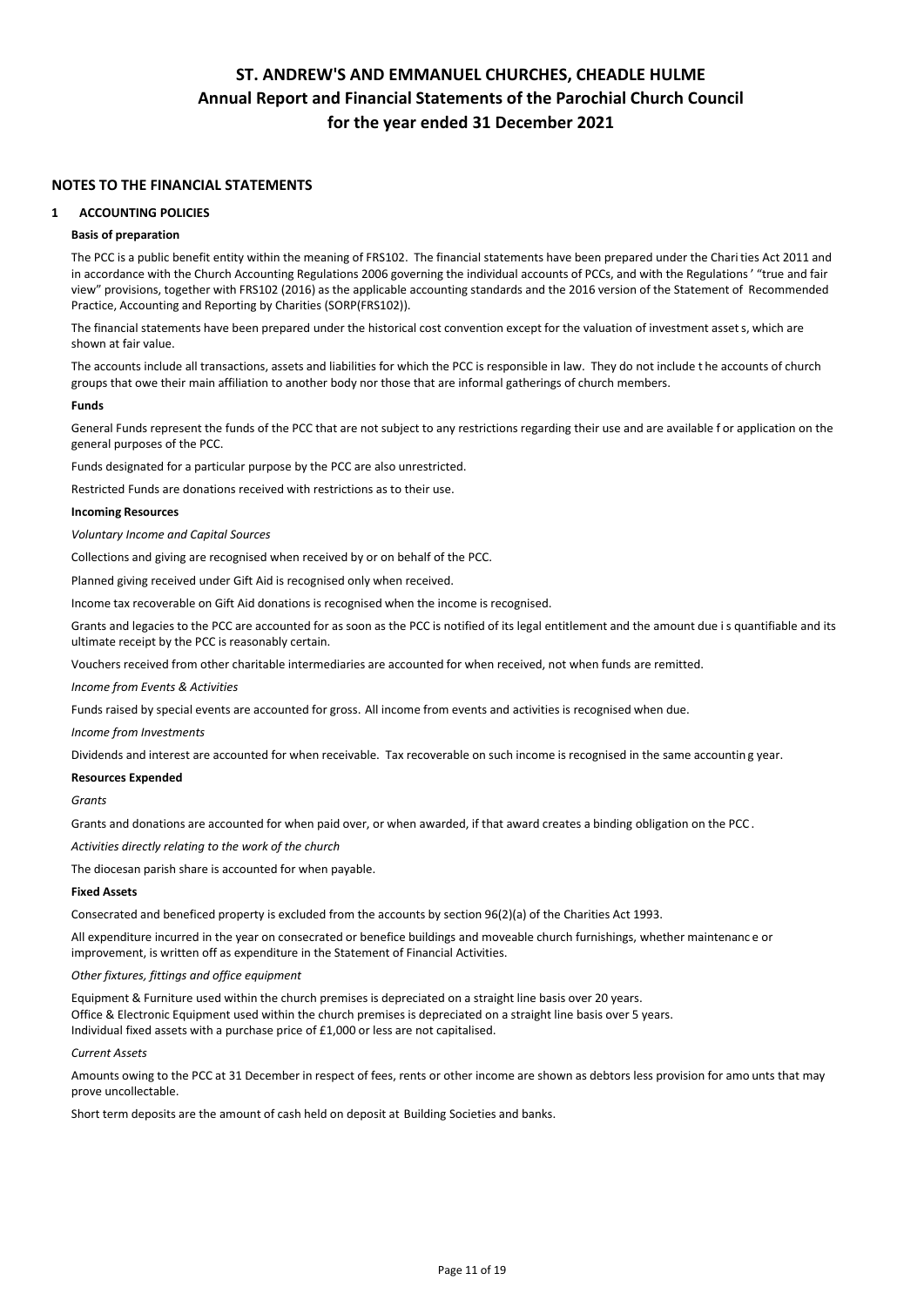## **NOTES TO THE FINANCIAL STATEMENTS (continued)**

### **2 INCOMING RESOURCES**

|                         |                                                                |             | <b>St Andrews</b>   |                   | Emmanuel        |                   | Total              | Total               |
|-------------------------|----------------------------------------------------------------|-------------|---------------------|-------------------|-----------------|-------------------|--------------------|---------------------|
|                         |                                                                |             | 2021                |                   | 2021            |                   | 2021               | 2020                |
|                         |                                                                |             | <b>Unrestricted</b> | <b>Restricted</b> | Unrestricted    | <b>Restricted</b> |                    |                     |
|                         |                                                                |             | £                   | £                 | £               | £                 | £                  | £                   |
|                         |                                                                | <b>Note</b> |                     |                   |                 |                   |                    |                     |
| 2a                      | <b>VOLUNTARY INCOME</b>                                        |             |                     |                   |                 |                   |                    |                     |
|                         | Planned giving:                                                |             |                     |                   |                 |                   |                    |                     |
|                         | <b>Gift Aided donations</b>                                    |             | 42,895              | 0                 | 24,408          | 0                 | 67,303             | 67,647              |
|                         | Tax recoverable                                                |             | 14,816              | 462               | 8,273           | 0                 | 23,551             | 18,566              |
| Other giving            |                                                                |             | 22,777              | 0                 | 0               | 0                 | 22,777             | 22,312              |
| Grants                  |                                                                |             | 1,224               | 0                 | 0               | 0                 | 1,224              | 3,123               |
|                         | Collections (open plate)                                       |             | 4,395               | $\mathbf{0}$      | 4,069           | $\mathbf{0}$      | 8,464              | 13,109              |
|                         | Thanksgiving day                                               |             | 0                   | 0                 | 0               | 1,194             | 1,194              | 1,029               |
|                         | Mission envelopes                                              |             | 0                   | $\mathbf 0$       | 0               | 1,979             | 1,979              | 1,785               |
|                         | <b>General Donations</b>                                       |             | 10,148              | 0                 | 6,080           | 0                 | 16,228             | 11,500              |
|                         | <b>Restricted Donations</b>                                    |             | 0                   | 3,125             | 0               | 322               | 3,447              | 2,956               |
|                         |                                                                |             | 96,255              | 3,587             | 42,830          | 3,495             | 146,167            | 142,027             |
| 2b<br>Bookstall<br>Café | <b>ACTIVITIES FOR GENERATING FUNDS</b><br>Church & hall income |             | 407<br>0<br>6,042   | 0<br>0<br>0       | 0<br>0<br>7,382 | 0<br>0<br>0       | 407<br>0<br>13,424 | 139<br>194<br>6,821 |
|                         | <b>House Rental Income</b>                                     |             | 25,712              | 0                 | 0               | 0                 | 25,712             | 23,940              |
|                         |                                                                |             | 32,161              | $\mathbf 0$       | 7,382           | 0                 | 39,543             | 31,094              |
| 2c                      | <b>INVESTMENT INCOME</b>                                       |             |                     |                   |                 |                   |                    |                     |
|                         | <b>Bank interest</b>                                           |             | 146                 | 0                 | $\mathbf{2}$    | 0                 | 148                | 885                 |
|                         |                                                                |             | 146                 | $\mathbf 0$       | $\overline{2}$  | $\mathbf{0}$      | 148                | 885                 |
| 2d                      | <b>INCOMING RESOURCES FROM CHARITABLE ACTIVITIES</b>           |             |                     |                   |                 |                   |                    |                     |
| Fees                    |                                                                | 8           | 1,605               | 0                 | 91              | 0                 | 1,696              | 1,149               |
|                         | Printing and literature                                        |             | 39                  | 0                 | 0               | 0                 | 39                 | 30                  |
|                         |                                                                |             | 1,644               | 0                 | 91              | 0                 | 1,735              | 1,179               |
|                         | <b>TOTAL INCOMING RESOURCES</b>                                |             | 130,206             | 3,587             | 50,305          | 3,495             | 187,593            | 175,185             |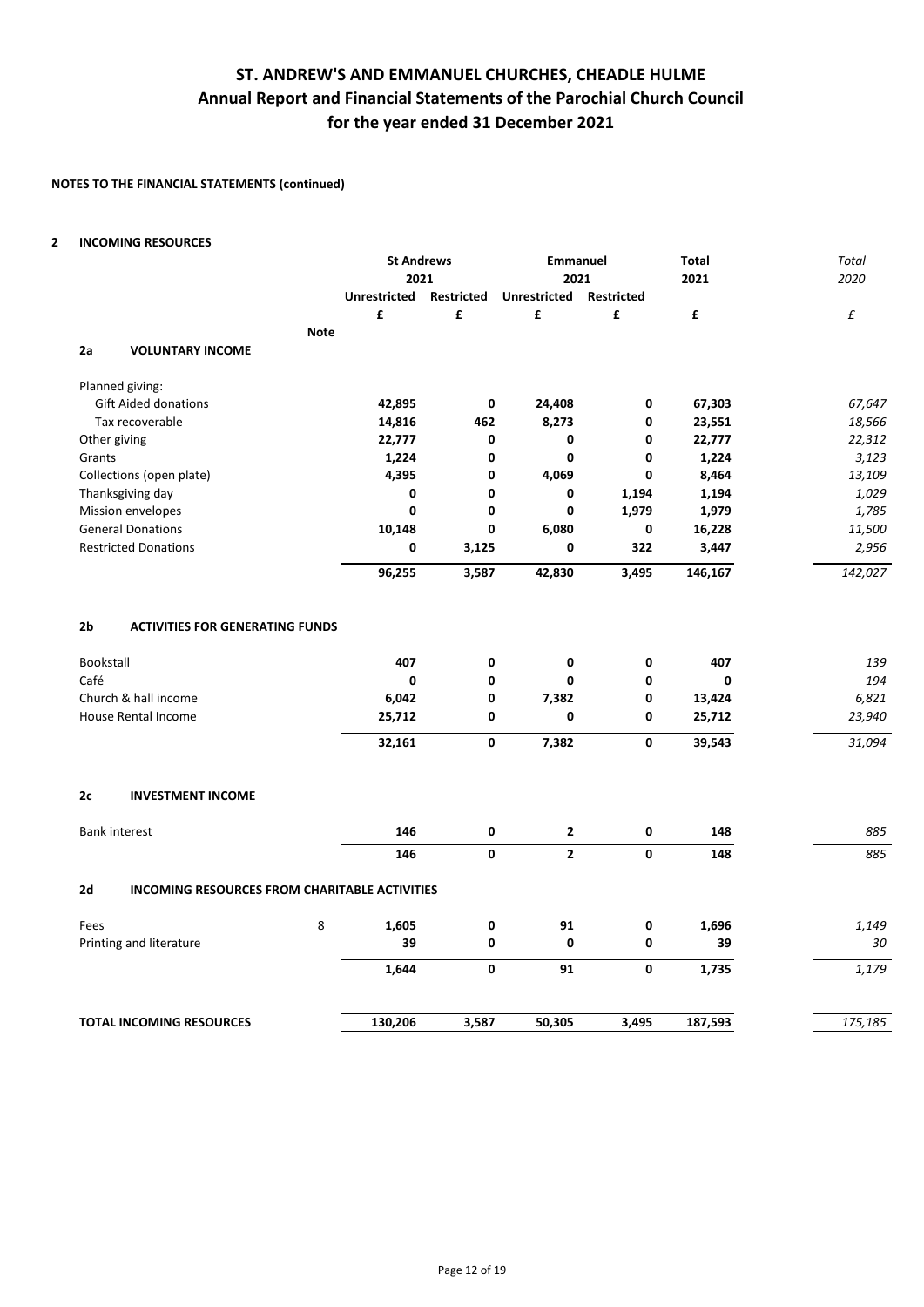### **NOTES TO THE FINANCIAL STATEMENTS (continued)**

#### **3 RESOURCES EXPENDED**

|                                                |                     | <b>St Andrews</b><br>2021 | <b>Emmanuel</b><br>2021 |                   | <b>Total</b><br>2021 | <b>Total</b><br>2020 |
|------------------------------------------------|---------------------|---------------------------|-------------------------|-------------------|----------------------|----------------------|
|                                                | <b>Unrestricted</b> | <b>Restricted</b>         | <b>Unrestricted</b>     | <b>Restricted</b> |                      |                      |
|                                                | £                   | £                         | £                       | £                 | £                    | £                    |
|                                                | <b>Note</b>         |                           |                         |                   |                      |                      |
| 3a<br><b>FUND-RAISING TRADING</b>              |                     |                           |                         |                   |                      |                      |
| Bookstall cost of goods sold                   | 243                 | 0                         | 0                       | 0                 | 243                  | 139                  |
|                                                | 243                 | 0                         | 0                       | $\mathbf{0}$      | 243                  | 139                  |
| 3 <sub>b</sub><br><b>CHARITABLE ACTIVITIES</b> |                     |                           |                         |                   |                      |                      |
| Missionary and charitable giving               | 9<br>11,200         | 0                         | 50                      | 3,495             | 14,745               | 14,178               |
| Ministry - Parish Share                        | 68,131              | 0                         | 0                       | 0                 | 68,131               | 101,033              |
| Working expenses of Clergy                     | 1,381               | 0                         | 0                       | 0                 | 1,381                | 1,606                |
| Vicarage running costs                         | 3,280               | 0                         | 0                       | 0                 | 3,280                | 3,317                |
| <b>Staff Costs</b>                             | 3c<br>7,140         | 2,750                     | $\mathbf{0}$            | 0                 | 9,890                | 7,614                |
| Church & Hall Running expenses                 | 797                 | 0                         | 667                     | 0                 | 1,464                | 726                  |
| Church & Hall Insurance                        | 2,351               | 0                         | 2,898                   | 0                 | 5,249                | 5,174                |
| Church & Hall Utilities                        | 2,960               | 0                         | 4,227                   | 0                 | 7,187                | 7,436                |
| Church & Hall maintenance                      | 4,368               | 2,463                     | 8,836                   | 0                 | 15,667               | 36,977               |
| Upkeep of grounds                              | 1,680               | 0                         | 1,343                   | 0                 | 3,023                | 3,459                |
| Administration expenses                        | 3,029               | 0                         | 747                     | 0                 | 3,776                | 6,487                |
| Independent examination fee                    |                     | 0<br>0                    | 750                     | 0                 | 750                  | 750                  |
| <b>Bank charges</b>                            | 280                 | 0                         | 0                       | 0                 | 280                  | 285                  |
| Books, Training and Youth Work                 | 990                 | 0                         | 0                       | 0                 | 990                  | 393                  |
| Henley Ave and Bruntwood Road houses           | 5,317               | 0                         | 0                       | 0                 | 5,317                | 3,172                |
| Special events                                 | 509                 | 0                         | 0                       | 0                 | 509                  | 1,338                |
| Depreciation of equipment                      | 2,685<br>4          | 0                         | 0                       | 0                 | 2,685                | 2,776                |
|                                                | 116,098             | 5,213                     | 19,518                  | 3,495             | 144,324              | 196,721              |
| <b>TOTAL RESOURCES EXPENDED</b>                | 116,341             | 5,213                     | 19,518                  | 3,495             | 144,567              | 196,860              |

|    |                           | <b>St Andrews</b> |       |
|----|---------------------------|-------------------|-------|
|    |                           | 2021              | 2020  |
|    |                           | £                 | £     |
| 3c | <b>STAFF COSTS</b>        |                   |       |
|    | <b>Wages and Salaries</b> | 9,682             | 7,368 |
|    | National Insurance costs  | 0                 | 0     |
|    | Pension contributions     | 208               | 246   |
|    |                           | 9,890             | 7.614 |

The church employed a Children's & Families Worker from October 2021.

There are no Employer National Insurance costs as the amounts due are recovered under the small payroll scheme. The Church operates a Nest Pension Scheme, to which both employer and employee contribute.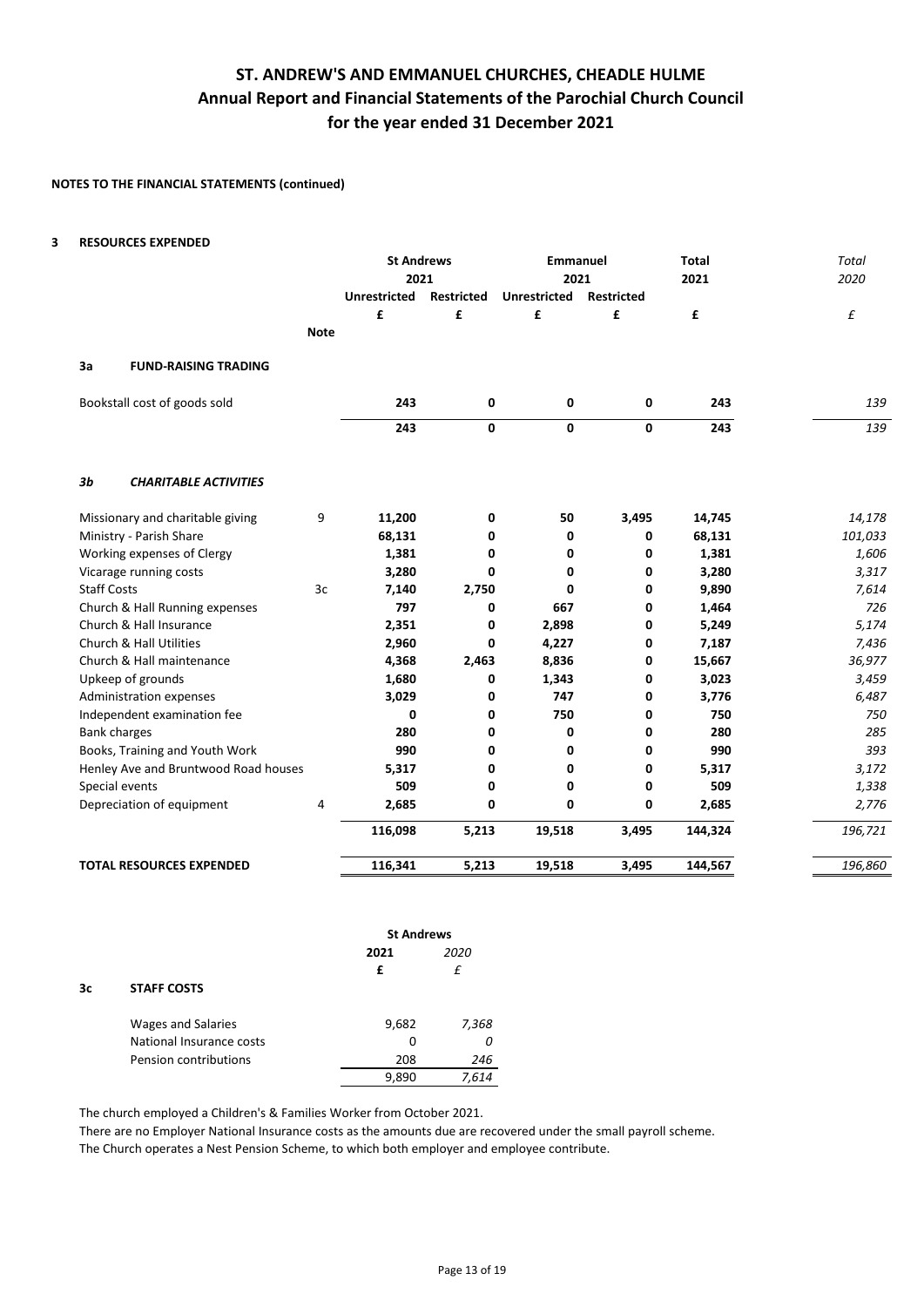### **NOTES TO THE FINANCIAL STATEMENTS (continued)**

#### **4 FIXED ASSETS**

| <b>Tangible</b>                 |                     | <b>Freehold land</b><br>and buildings | Church<br>equipment | <b>Total</b> |
|---------------------------------|---------------------|---------------------------------------|---------------------|--------------|
| (all unrestricted)              | <b>Note</b>         | £                                     | £                   | £            |
|                                 |                     |                                       |                     |              |
| <b>Cost Brought Forward</b>     | at 1 January 2021   | 615,703                               | 32,805              | 648,508      |
| Disposals in the Year           |                     | 0                                     | 0                   | 0            |
| <b>Additions in the Year</b>    |                     | 0                                     | 0                   | 0            |
| <b>Cost Carried Forward</b>     | at 31 December 2021 | 615,703                               | 32,805              | 648,508      |
|                                 |                     |                                       |                     |              |
| <b>Depreciation</b>             | at 1 January 2021   | 0                                     | 26,154              | 26,154       |
| Disposals in the Year           |                     | $\mathbf 0$                           | $\mathbf 0$         | 0            |
| <b>Charge for the Year</b>      |                     | 0                                     | 2,685               | 2,685        |
| <b>Depreciation Carried Fwd</b> | at 31 December 2021 | 0                                     | 28,839              | 28,839       |
|                                 |                     |                                       |                     |              |
| <b>NET BOOK VALUE</b>           | at 1 January 2021   | 615,703                               | 6,651               | 622,354      |
| <b>NET BOOK VALUE</b>           | at 31 December 2021 | 615,703                               | 3,966               | 619,669      |

The freehold land & buildings are two residential properties originally acquired for use by the clergy.

68 Henley Avenue is accounted for at purchase value; the purchase was completed on 27th February 2015.

Prior to 2020, 198 Bruntwood Lane (Emmanuel House) was shown only as a note in the accounts. In 2020 it was brought into the accounts at an estimated value based on the insured cost.

Replacement insurance values as of 2018 are £188,000, which is 100% of the value. The PCC has many other assets, in particular moveable church furnishings which are recorded in the Inventory.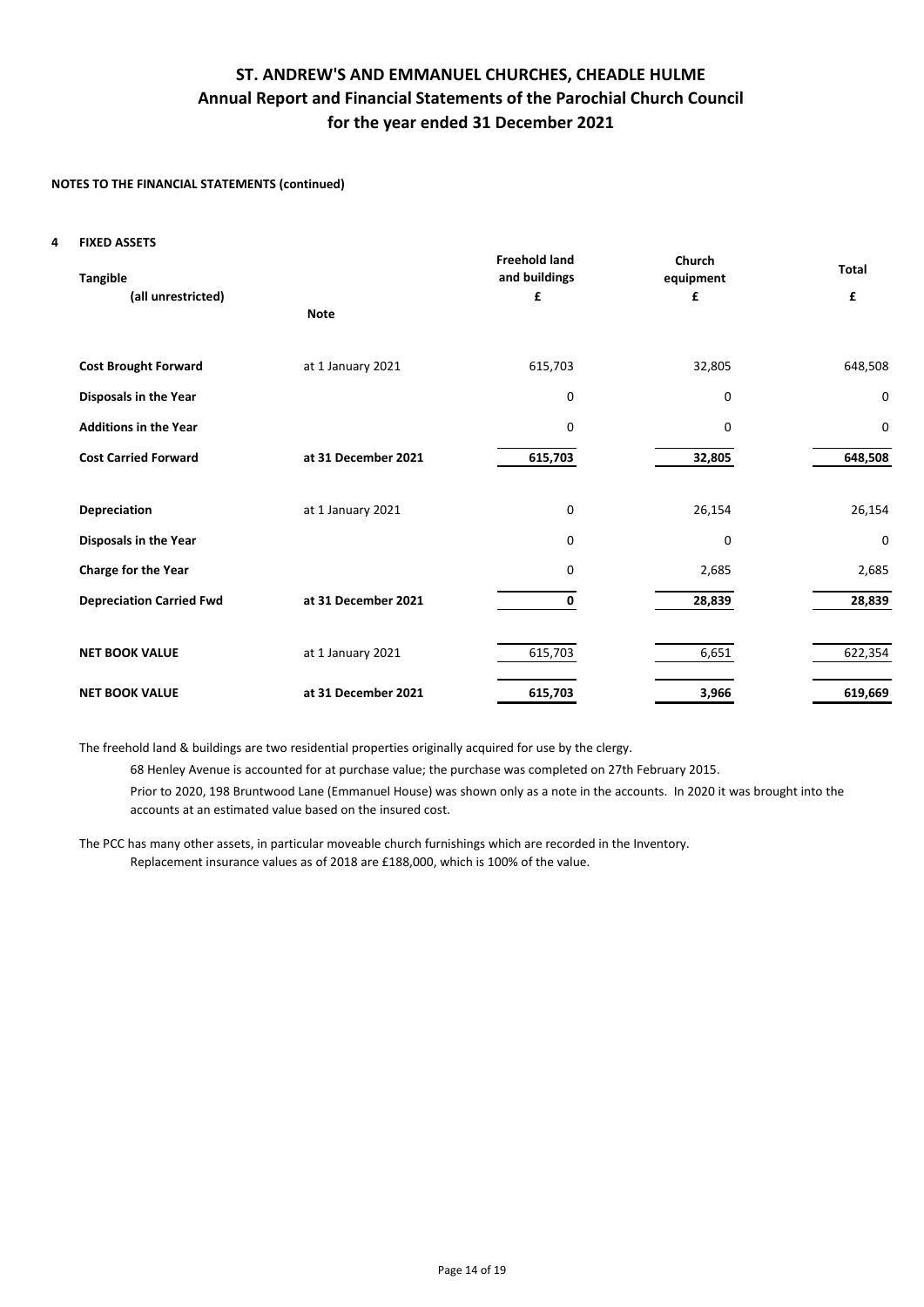## **NOTES TO THE FINANCIAL STATEMENTS (continued)**

| 5 | <b>CURRENT ASSETS</b>                                             | <b>St Andrews</b><br>2021<br>£ | <b>Emmanuel</b><br>2021<br>£ | <b>Total</b><br>2021<br>£           | Total<br>2020<br>£        |
|---|-------------------------------------------------------------------|--------------------------------|------------------------------|-------------------------------------|---------------------------|
|   | 5a<br><b>DEBTORS</b>                                              |                                |                              |                                     |                           |
|   | Tax refunds and other Debtors due                                 | 2,617                          | 7,847                        | 10,464                              | 10,540                    |
|   | Prepayments                                                       | 1,016                          | 5,108                        | 6,124                               | 4,637                     |
|   | Bookstall                                                         | 663                            | 0                            | 663                                 | 499                       |
|   |                                                                   | 4,296                          | 12,955                       | 17,251                              | 15,676                    |
|   | 5b<br><b>SHORT TERM DEPOSITS</b>                                  |                                |                              |                                     |                           |
|   | Vernon Building Society                                           | 21,890                         | 0                            | 21,890                              | 21,847                    |
|   | Virgin Money                                                      | 37,001                         | 0                            | 37,001                              | 36,905                    |
|   | <b>Bath Building Society</b>                                      | 0                              | 0                            | 0                                   | 587                       |
|   |                                                                   | 58,891                         | 0                            | 58,891                              | 59,339                    |
|   | 5c<br><b>CASH AT BANK AND IN HAND</b>                             | <b>St Andrews</b><br>2021<br>£ | <b>Emmanuel</b><br>2021<br>£ | <b>Total</b><br>2021<br>£           | <b>Total</b><br>2020<br>£ |
|   | <b>Bank Current Account</b>                                       | 53,488                         | 42,217                       | 95,705                              | 49,056                    |
|   | Cash                                                              | 179                            | 0                            | 179                                 | 0                         |
|   |                                                                   | 53,667                         | 42,217                       | 95,884                              | 49,056                    |
| 6 | <b>LIABILITIES</b><br>CREDITORS - AMOUNTS FALLING DUE IN ONE YEAR | <b>St Andrews</b><br>2021<br>£ | <b>Emmanuel</b><br>2021      | <b>Total</b><br>2021<br>$\mathbf f$ | Total<br>2020             |
|   |                                                                   |                                | £                            |                                     | £                         |
|   | Accruals                                                          | 3613                           | 4042                         | 7,655                               | 4426                      |
|   | Creditors                                                         | 251                            | 0                            | 251                                 | 1709                      |
|   | Missionary Collections not yet paid                               | 658                            | 0                            | 658                                 | 185                       |
|   |                                                                   | 4,522                          | 4,042                        | 8,564                               | 6,320                     |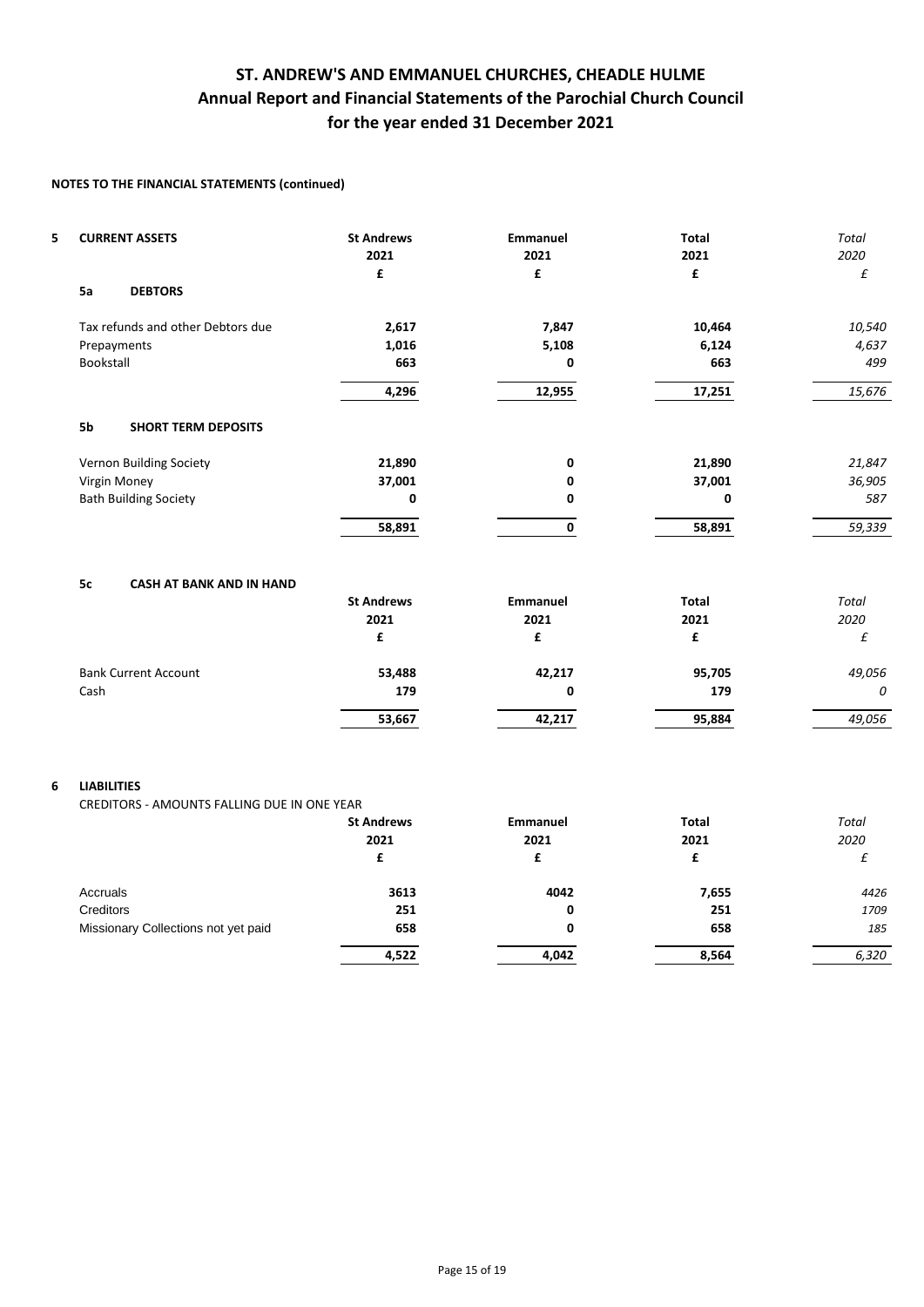## **NOTES TO THE FINANCIAL STATEMENTS (continued)**

#### **7 FUND DETAILS**

#### **7a FUNDS**

|                                             |         | 2021              |              |           | 2020       |           |
|---------------------------------------------|---------|-------------------|--------------|-----------|------------|-----------|
| <b>St Andrews Church</b>                    | General | <b>Restricted</b> | <b>Total</b> | General   | Restricted | Total     |
|                                             | £       | £                 | £            | £         | £          |           |
| Balance at 1st January                      | 695,340 | 24,422            | 719,762      | 335,370   | 22,130     | 357,500   |
| Donations Received                          | 0       | 3,587             | 3,587        | 0         | 2,292      | 2,292     |
| Property included: Bruntwood Lane           | 0       | 0                 | 0            | 382,109   | 0          | 382,109   |
| <b>Expenditure against Restricted Funds</b> | 0       | $-5,213$          | $-5,213$     | 0         | 0          | 0         |
| Net Increase/ - Reduction in General Funds  | 13,865  | 0                 | 13.865       | $-22.139$ | 0          | $-22,139$ |
| Balance at 31st December                    | 709.205 | 22.796            | 732,001      | 695,340   | 24,422     | 719,762   |

Restricted funds have been being received since 2018 in order to fund Youth and Outreach work. During 2021, £2,750 was used for this purpose (2020 £0).

During 2021, £2,463 was given for LED lights in the hall, and used for this purpose (2020 £0).

The PCC determined that the parish should retain funds to maintain the vicarage and the residential properties that are owned. The amount provided at the end of the year is £15,000. As a designated fund this is part of the General Fund.

|                                            |         | 2021              |          |          | 2020       |          |  |  |
|--------------------------------------------|---------|-------------------|----------|----------|------------|----------|--|--|
| <b>Emmanuel Church</b>                     | General | <b>Restricted</b> | Total    | General  | Restricted | Total    |  |  |
|                                            | £       | £                 | £        | £        | £          | £        |  |  |
| Balance at 1st January                     | 8,810   | 11,533            | 20,343   | 10,648   | 11,523     | 22,171   |  |  |
| <b>Restricted Donations Received</b>       | 0       | 3,495             | 3,495    | 0        | 0          | 0        |  |  |
| Utilised/ paid to 3rd parties in the year  | 0       | $-3,495$          | $-3,495$ | 0        | 0          | 0        |  |  |
| Net Increase/ - Reduction in General Funds | 30,787  | 0                 | 30,787   | $-1,838$ | 10         | $-1,828$ |  |  |
| Balance at 31st December                   | 39,597  | 11,533            | 51,130   | 8,810    | 11,533     | 20,343   |  |  |

Movements in the Year for restricted funds relate to Mission collections and payments.

The Restricted balances relate to Maintenance (originally arising from new Church build in 2001), Pathfinders, Gardens and Coffee Shop/OAP Party.

| <b>TOTAL FUNDS</b> | 748,802 | 34,329 | 783,131 | 704.150 | 35,955 | 740,105 |
|--------------------|---------|--------|---------|---------|--------|---------|
|                    |         |        |         |         |        |         |

#### **7b ANALYSIS OF NET ASSETS BY FUND**

|          | 2021              |          |          | 2020       |          |
|----------|-------------------|----------|----------|------------|----------|
| General  | <b>Restricted</b> | Total    | General  | Restricted | Total    |
| £        | £                 | £        | £        | £          | £        |
| 619,669  | 0                 | 619,669  | 622,354  | 0          | 622,354  |
| 137,697  | 34,329            | 172,026  | 88,116   | 35,955     | 124,071  |
| $-8,564$ | 0                 | $-8,564$ | $-6,320$ | 0          | $-6,320$ |
| 748,802  | 34,329            | 783,131  | 704,150  | 35,955     | 740,105  |
|          |                   |          |          |            |          |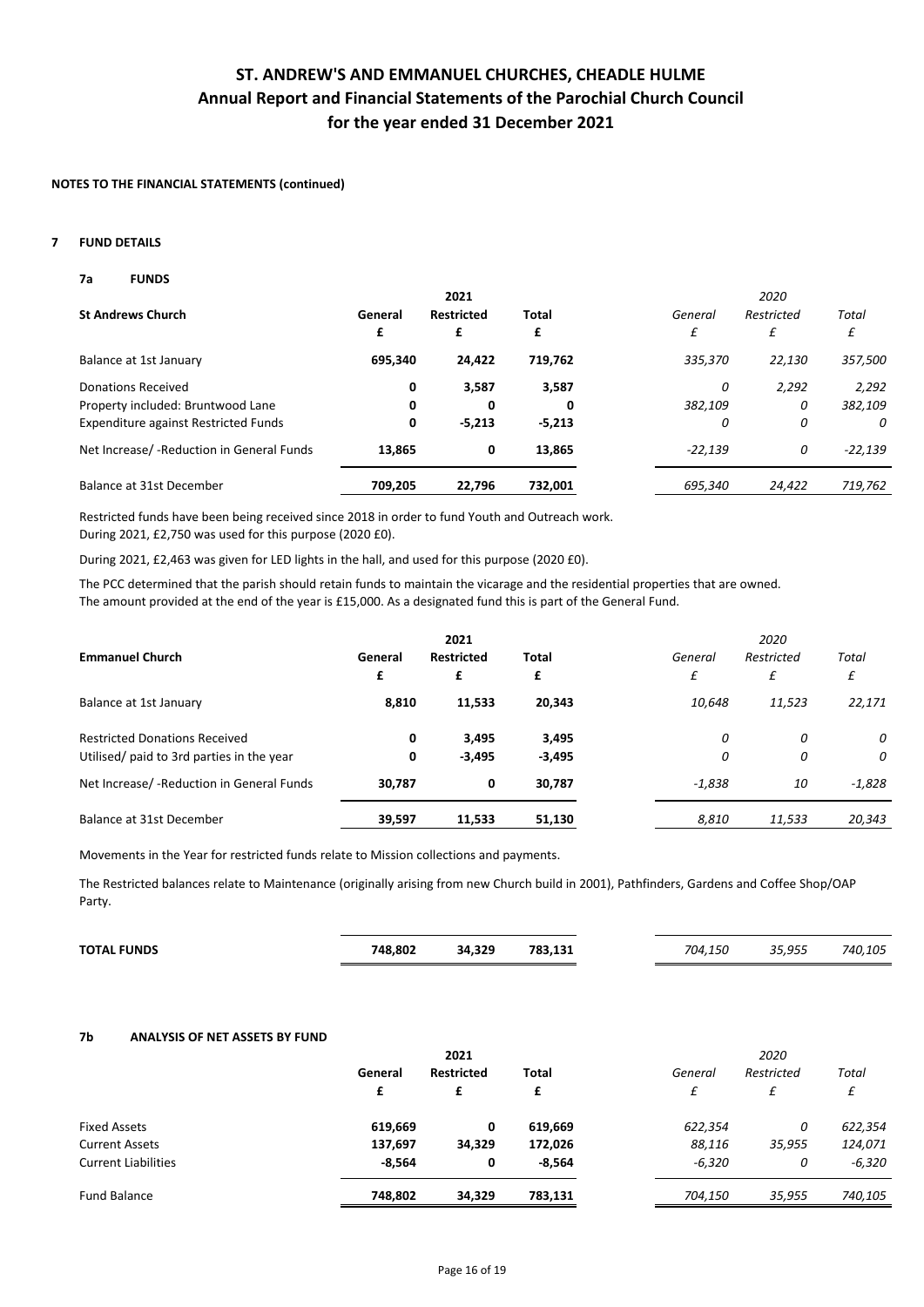### **NOTES TO THE FINANCIAL STATEMENTS (continued)**

| 8 | <b>FEES</b>                    |                   |                 |              |          |
|---|--------------------------------|-------------------|-----------------|--------------|----------|
|   |                                | <b>St Andrews</b> | <b>Emmanuel</b> | <b>Total</b> | Total    |
|   |                                | 2021              | 2021            | 2021         | 2020     |
|   |                                |                   |                 |              |          |
|   | Parochial fees Received        | 3,343             | 91              | 3,434        | 4,520    |
|   | Parochial fees Paid to Diocese | $-1,738$          | 0               | $-1,738$     | $-3,371$ |
|   |                                | 1,605             | 91              | 1,696        | 1,149    |

### **9 MISSIONARY & CHARITABLE GIVING**

|                                    | <b>St Andrews</b> | <b>Emmanuel</b> | <b>Total</b> | <b>Total</b> |
|------------------------------------|-------------------|-----------------|--------------|--------------|
|                                    | 2021              | 2021            | 2021         | 2020         |
|                                    | £                 | £               | £            | £            |
| <b>CHURCH OVERSEAS</b>             |                   |                 |              |              |
| Crosslinks                         | 1,200             | 0               | 1,200        | 1,200        |
| <b>MAF</b>                         | 1,200             | 0               | 1,200        | 1,200        |
| <b>OMF</b>                         | 1,200             | 0               | 1,200        | 1,200        |
| <b>CMS</b>                         | 1,200             | 652             | 1,852        | 1,795        |
| Wycliffe                           | 1,200             | 0               | 1,200        | 1,200        |
| <b>Barnabas</b>                    | 0                 | 1,845           | 1,845        | 0            |
| CRU                                | 0                 | 702             | 702          | 595          |
| <b>Small Steps Foundation</b>      | 0                 | 233             | 233          | 0            |
|                                    | 6,000             | 3,432           | 9,432        | 7,190        |
| <b>RELIEF AGENCY</b>               |                   |                 |              |              |
| Tearfund                           | 500               | 0               | 500          | 500          |
|                                    | 500               | 0               | 500          | 500          |
| <b>HOME MISSIONS</b>               |                   |                 |              |              |
| <b>Barnabus</b>                    | 500               | 0               | 500          | 1,095        |
| <b>Christians In Schools Trust</b> | 500               | 0               | 500          | 500          |
| Message Trust (incl Festival Mcr)  | 1,500             | 0               | 1,500        | 500          |
| True Freedom Trust                 | 500               | 0               | 500          | 500          |
| <b>UCCF</b>                        | 1,700             | 0               | 1,700        | 1,700        |
| <b>Frances House</b>               | 0                 | 25              | 25           | 664          |
| Children's Society                 | 0                 | 88              | 88           | 0            |
| North West Gospel Partnership      | 0                 | 0               | 0            | 500          |
| Stockport & District MIND          | 0                 | 0               | 0            | 1,029        |
|                                    | 4,700             | 113             | 4,813        | 6,488        |
| TOTAL MISSIONARY GIVING            | 11,200            | 3,545           | 14,745       | 14,178       |

Other Missionary Giving is set out in Notes 11 and 12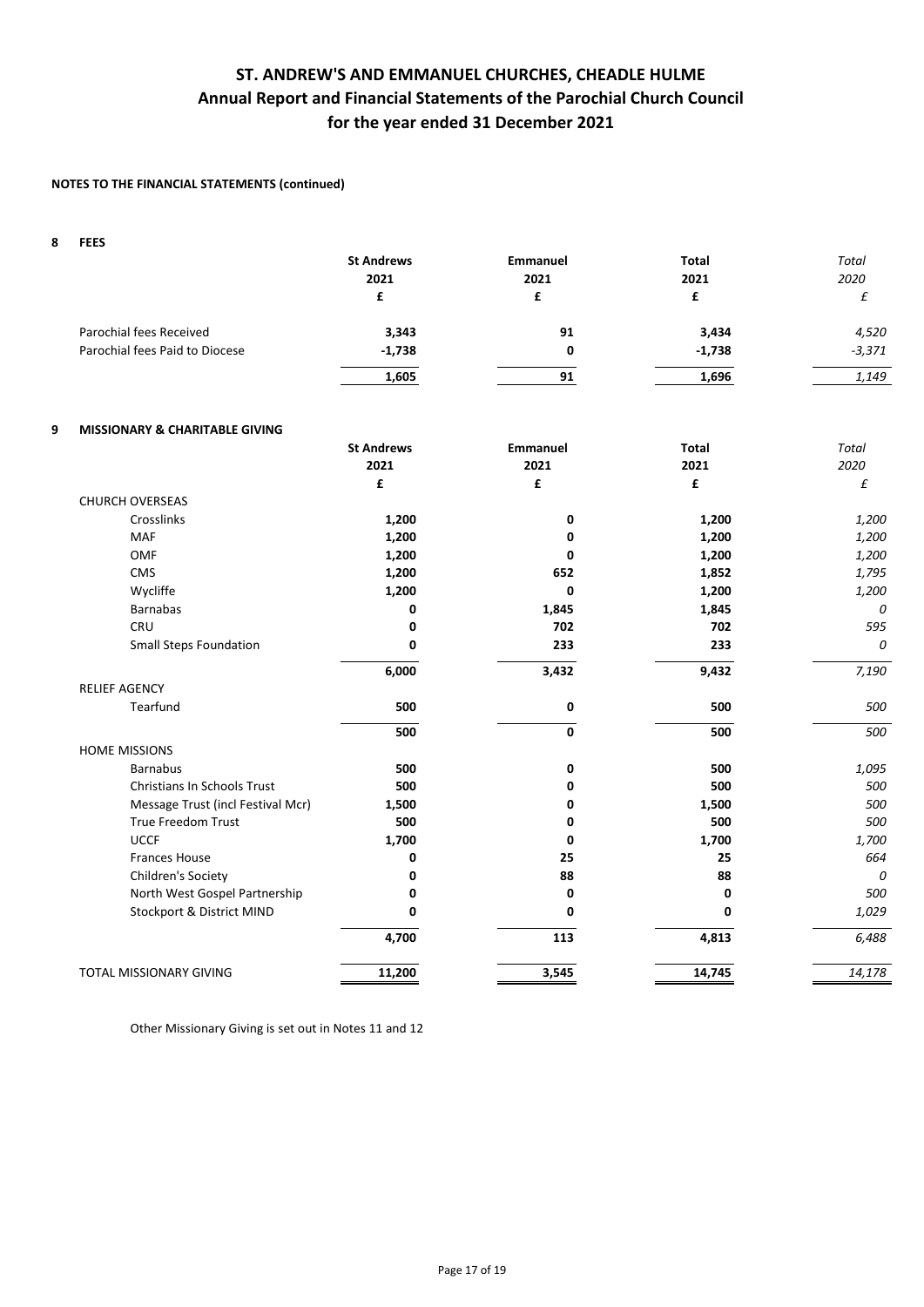## **NOTES TO THE FINANCIAL STATEMENTS (continued)**

### **10 SPECIAL EVENTS**

|                                                                                                       |        | <b>St Andrews</b> |                    |          | Emmanuel |               |                                          |     |
|-------------------------------------------------------------------------------------------------------|--------|-------------------|--------------------|----------|----------|---------------|------------------------------------------|-----|
|                                                                                                       |        | Income            | <b>Expenditure</b> | Net      |          | <b>Income</b> | <b>Expenditure</b>                       | Net |
|                                                                                                       |        | £                 | £                  | £        |          | £             | £                                        | £   |
| 2021 EVENTS                                                                                           |        |                   |                    |          |          |               |                                          |     |
| Sports Day                                                                                            |        | 80                | 0                  | 80       |          |               | Emmanuel Church's 60th anniversary       |     |
| Family Fun Day                                                                                        | $\ast$ | 45                | 267                | $-222$   |          |               | celebrations are recorded within general |     |
| <b>Holiday Club</b>                                                                                   |        | 168               | 343                | $-175$   |          |               | income and expenditure                   |     |
| Bright Light Fun                                                                                      |        | 0                 | 126                | $-126$   |          |               |                                          |     |
| Wreath-making                                                                                         |        | 695               | 485                | 210      |          |               |                                          |     |
| Light Trail                                                                                           | $\ast$ | 47                | 322                | $-275$   |          |               |                                          |     |
| <b>Christmas Hampers</b>                                                                              | *      | 438               | 438                | 0        |          |               |                                          |     |
| * In addition, donations received were passed on to The Boaz Trust (£234) and St Ann's Hospice (£150) |        |                   |                    |          |          |               |                                          |     |
|                                                                                                       |        | 1,473             | 1,981              | $-509$   |          |               |                                          |     |
| 2020 EVENTS                                                                                           |        |                   |                    |          |          |               |                                          |     |
| Men's Breakfast                                                                                       |        | 131               | 94                 | 37       |          |               |                                          |     |
| <b>Cheadle Passion</b>                                                                                |        | 0                 | 1,375              | $-1,375$ |          |               |                                          |     |

#### **11 MISSIONARY COLLECTIONS**

As well as donations from the General Fund and Special Collections the PCC also acts as a collection agency for members of the congregation who wish to direct their missionary giving through the church. Details are given below.

*131 1,469 -1,338*

Other members of the congregation send their missionary giving directly to the societies they wish to support. These amounts are not included in the PCC accounts.

In 2021 a mission awareness-raising walking challenge by St Andrew's raised £2,800 (including gift aid) which was shared between the missionaries supported by the church

|                                                 | <b>St Andrews</b> |                    | Emmanuel                                   |  |
|-------------------------------------------------|-------------------|--------------------|--------------------------------------------|--|
|                                                 | 2021              | 2020               |                                            |  |
|                                                 | £                 | $\pmb{\mathsf{f}}$ |                                            |  |
| Barnabus - Manchester                           | 411               | 97                 | <b>Emmanuel Church Missionary Envelope</b> |  |
| Crosslinks                                      | 285               | 10                 | giving is included in note 9               |  |
| Tearfund                                        | 300               | 65                 |                                            |  |
| MAF                                             | 305               | 0                  |                                            |  |
| <b>CMS</b>                                      | 305               | 0                  |                                            |  |
| <b>OMF International</b>                        | 325               | 10                 |                                            |  |
| <b>JP</b>                                       | 30                | 0                  |                                            |  |
| Wycliffe                                        | 280               | 0                  |                                            |  |
| Message Trust                                   | 280               | 0                  |                                            |  |
| <b>UCCF</b>                                     | 280               | 0                  |                                            |  |
| Christians in Schools                           | 280               | 0                  |                                            |  |
| Chelwood Foodbank                               | 75                | 0                  |                                            |  |
| <b>Boaz Trust</b>                               | 234               | 0                  |                                            |  |
| St Ann's Hospice                                | 150               | 0                  |                                            |  |
|                                                 | 3,540             | 182                |                                            |  |
| <b>SPECIAL COLLECTIONS</b><br>$12 \overline{ }$ |                   |                    |                                            |  |
|                                                 | 2021              | 2020               |                                            |  |
|                                                 | £                 | £                  |                                            |  |
| Tearfund - Christmas                            | 365               | 110                |                                            |  |
|                                                 | 365               | 110                |                                            |  |